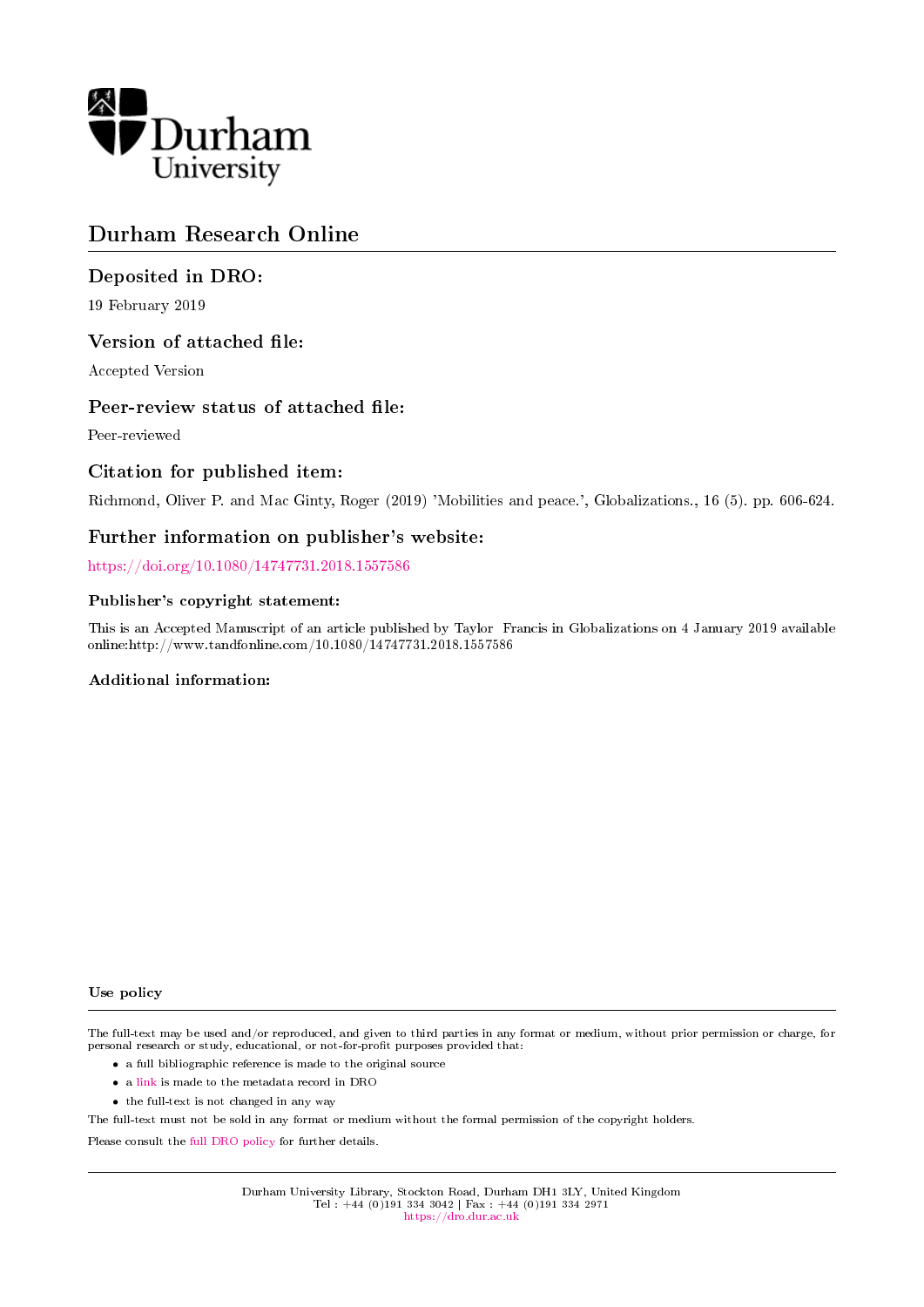**Title page**

**Mobilities and Peace**

**Oliver P Richmond Roger Mac Ginty**

**Author contact details**

**Oliver P. Richmond: Dept of Politics University of Manchester, Oxford Rd, Manchester, M13 9PL, UK. [oliver.richmond@,manchester.ac.uk](mailto:oliver.richmond@,manchester.ac.uk)**

**Roger Mac Ginty: School of Government and International Affairs, Durham University, Al-Qasimi Building, Durham, DH1 3TU, UK. 01913345348 [roger.macginty@durham.ac.uk](mailto:roger.macginty@durham.ac.uk)**

**Corresponding author Roger Mac Ginty, School of Government and International Affairs, Durham University, Al-Qasimi Building, Durham, DH1 3TU, UK. [roger.macginty@durham.ac.uk](mailto:roger.macginty@durham.ac.uk)**

## **Abstract**

This article considers how an increasingly visible set of mobilities has implications for how peace and conflict are imagined and responded to. We are particularly interested in how these mobilities take form in everyday actions and shape new forms of peace and challenge existing ones. The article considers fixed categories associated with orthodox peace such as the international, borders and the state that are predicated on territorialism, centralised governance, and static citizenship. The article can be read as a critique of liberal peacebuilding and a contribution to current debates on migration, space and the everyday. Through conceptual scoping we develop the notion of mobile peace to characterise the fluid ways in which is being constructed through the mobilitiy of people and ideas.

# **Key words:**

Mobility; peace; peacebuilding; Migration; sovereignty; states system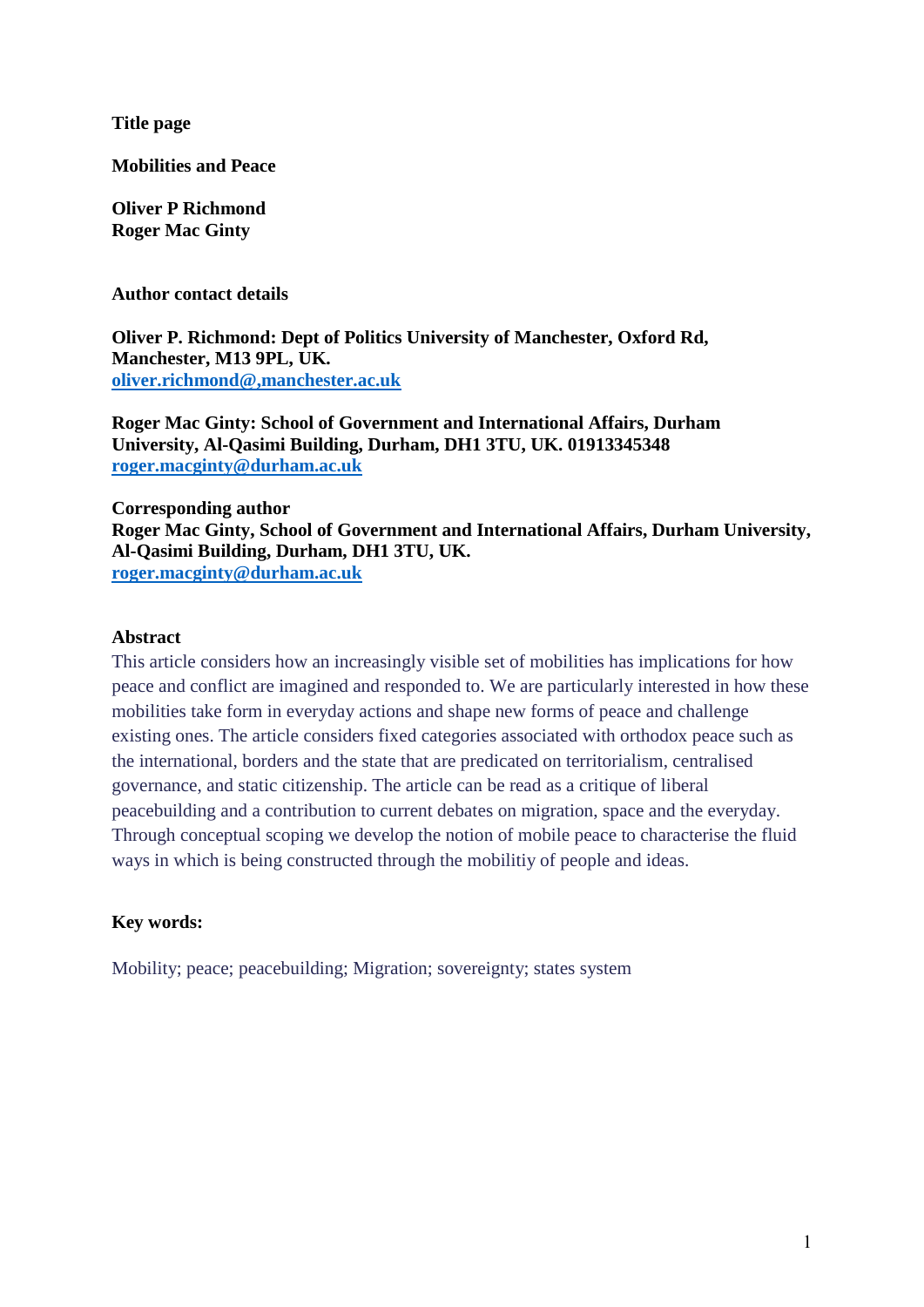#### **Mobilities and Peace**

#### **by**

### **Oliver P Richmond<sup>1</sup>**

# **Roger Mac Ginty<sup>2</sup>**

### **Abstract**

This article considers how an increasingly visible set of mobilities has implications for how peace and conflict are imagined and responded to. We are particularly interested in how these mobilities take form in everyday actions and shape new forms of peace and challenge existing ones. The article considers fixed categories associated with orthodox peace such as the international, borders and the state that are predicated on territorialism, centralised governance, and static citizenship. The article can be read as a critique of liberal peacebuilding and a contribution to current debates on migration, space and the everyday. Through conceptual scoping we develop the notion of mobile peace to characterise the fluid ways in which is being constructed through the mobilitiy of people and ideas.

#### **Key words:**

Mobility; peace; peacebuilding; Migration; sovereignty; states system

#### **Introduction**

1

This article considers how an increasingly visible set of mobilities has implications for peace and conflict – core concerns in International Relations and a range of other disciplines including Migration Studies and Anthropology. The fixed categories associated with concepts such as the international, state, society, peace processes, peacebuilding and statebuilding are

 $<sup>1</sup>$  Oliver Richmond is a Research Professor in IR, Peace and Conflict Studies at the University</sup> of Manchester, UK and a Fellow of the Royal Society for the Arts. He is also International Professor, College of International Studies, Kyung Hee University, Korea, and Visiting Professor at the University of Tromso. His publications include Peace Formation and Post-Conflict Political Order, (Oxford University Press, 2016), Failed Statebuilding vs Peace Formation (Yale University Press, 2014). He is editor of the Palgrave book series, Rethinking Peace and Conflict Studies, and co-editor of the journal, Peacebuilding.

<sup>&</sup>lt;sup>2</sup> Roger Mac Ginty is Professor at the School of Government and International Affairs, and the Durham Global Security Institute, Durham University. He is editor of the Palgrave Macmillan book series, Rethinking Political Violence, and co-editor of the journal, Peacebuilding.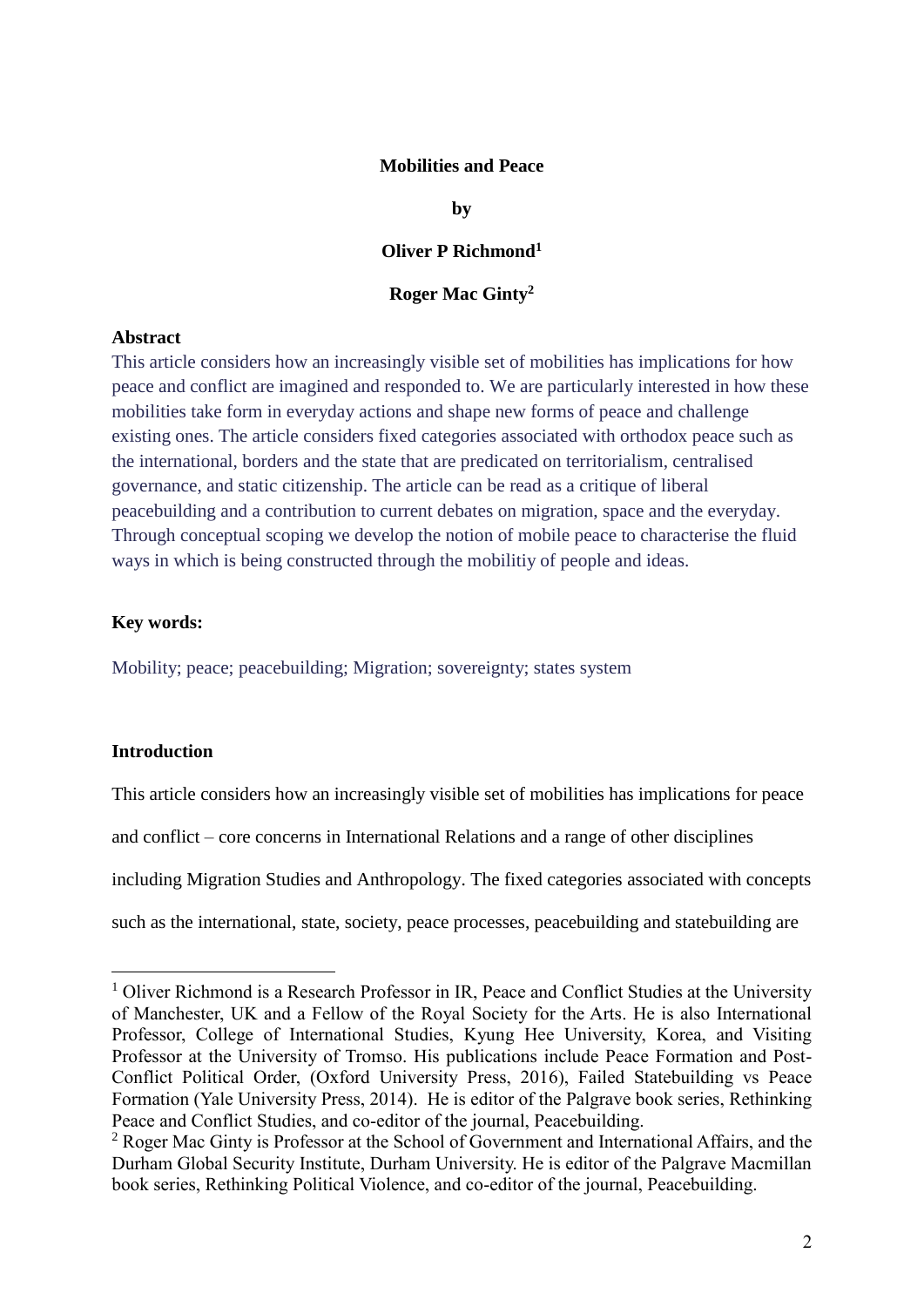predicated on territorialism, centralised governance, and static citizenship. The issue of migration, in particular, has attracted significant academic attention (Korzeniewicz and Albrecht 2015; Ryo 2013; Squire 2016), though we see human migration as just one type of mobility that can be placed in a wider context of mobilities and immobilities, as well as governance designed to control them. These mobilities are not necessarily new but their visibility and configuration challenge assumptions and practices that underpin how contemporary conflict, peace, power and agency are understood and practiced. They relate to the nature of the states-system and international order, and how we think about peace and emancipation.

The article examines the implications of an emerging set of mobilities and how they shape peace. We are particularly interested in the everydayness of mobility and immobility and how this patterns peace. Our contribution largely takes the exploratory form of conceptual scoping and draws on an extensive engagement with a wide literature, as well as evidence from a number of research projects the authors have been engaged in separately and jointly. These include the Everyday Peace Indicators project (everydaypeaceindicators.org) and the EUNPACK project that looks at EU crisis mechanisms. The article follows on from work by Brigden (2016) on improvised transnationalism and Adamson (2006) and Lazaridis and Wadia (2015) on the securitization of migration. It is also mindful of earlier work in IR that has tackled globalization and sovereignty (Krasner 2001; Rosenau 2003; Slaughter 2004). Our central argument juxtaposes a series of immobilities upon which traditional approaches to peace, security, and order rely, with a set of mobilities that challenge them but also offer opportunities for new formulations. We realise that a mobility-versus-immobility binary is a simplification of dynamic and complex processes, yet we find it a useful way of illustrating the inertia of orthodox approaches to peace, security, and order in IR.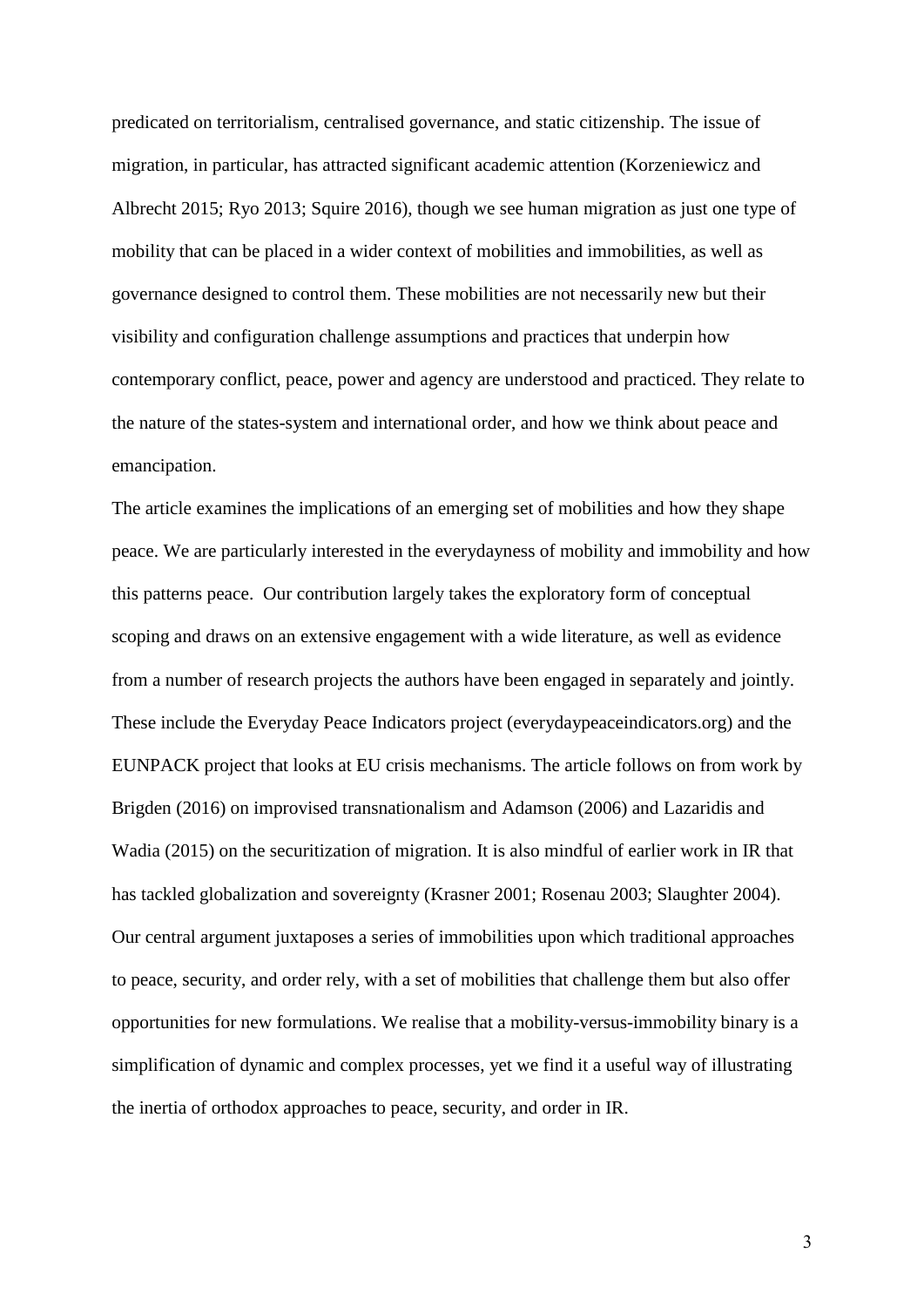The local turn in peacebuilding debates (Mac Ginty and Richmond 2013: Paffenholz 2015) continued the process of rethinking the need for structural change in the face of new possibilities and agencies being exhibited by populations imprisoned within moribund political and epistemological frameworks (their states, political, social or economic systems, for example), and yet find ways of acting politically and ethically. It sought to move away from levels of analysis debates that reinforced the power of formal institutions, and instead take seriously a more networked and scalar form of International Relations (Sasken, 2006: Jessop, 2016) which engages with relational social claims (Melucci, 1989: Latour 2005: Qin 2016) and the claims of the bottom-up and sub-state levels to be seen in their own right (Mac Ginty 2015). As this article seeks to show, the capitalist-technological response to the limitations of the liberal international architecture and the political violence it either ignored or unleashed is making for a much more Orwellian understanding of peace and order in neoliberal terms. Digital forms of governmentality operate across global networks, often the very same ones that civil society operated transnationally to bypass centralised state or international authorities. Tensions between rights and capital, and rights and boundaries, have now been thrown into much sharper relief by apparently new mobilities, movements and synergies, and research into them (Piketty 2014). Much of this mobile thinking highlights questions of state-centric peace processes, justice and equality, historical continuities of power, the limitations of rights and norms, hidden racism and eurocentrism, the transmittal of trauma across generations, new forms of hegemony and oligarchy, and the critical import of the Anthropocene (Finnemore and Sikkink, 1998: 887-917: Moyn, 2018: 11; Sassen, 2006: 291; Jessop, 2016: 225; DeGooyer (et al) 2018: 4.; Bell, & Pospisil 2017; 576–593; Chandler, 2018; 159). It also points to new dynamics, including the rise of the BRICS, the environmental and credit crises, increasingly networked capital, the emergence of more new/old wars, greater levels of spatial mobility, digital, networked and multiscalar, and nano-technologies, and the troubled attempts towards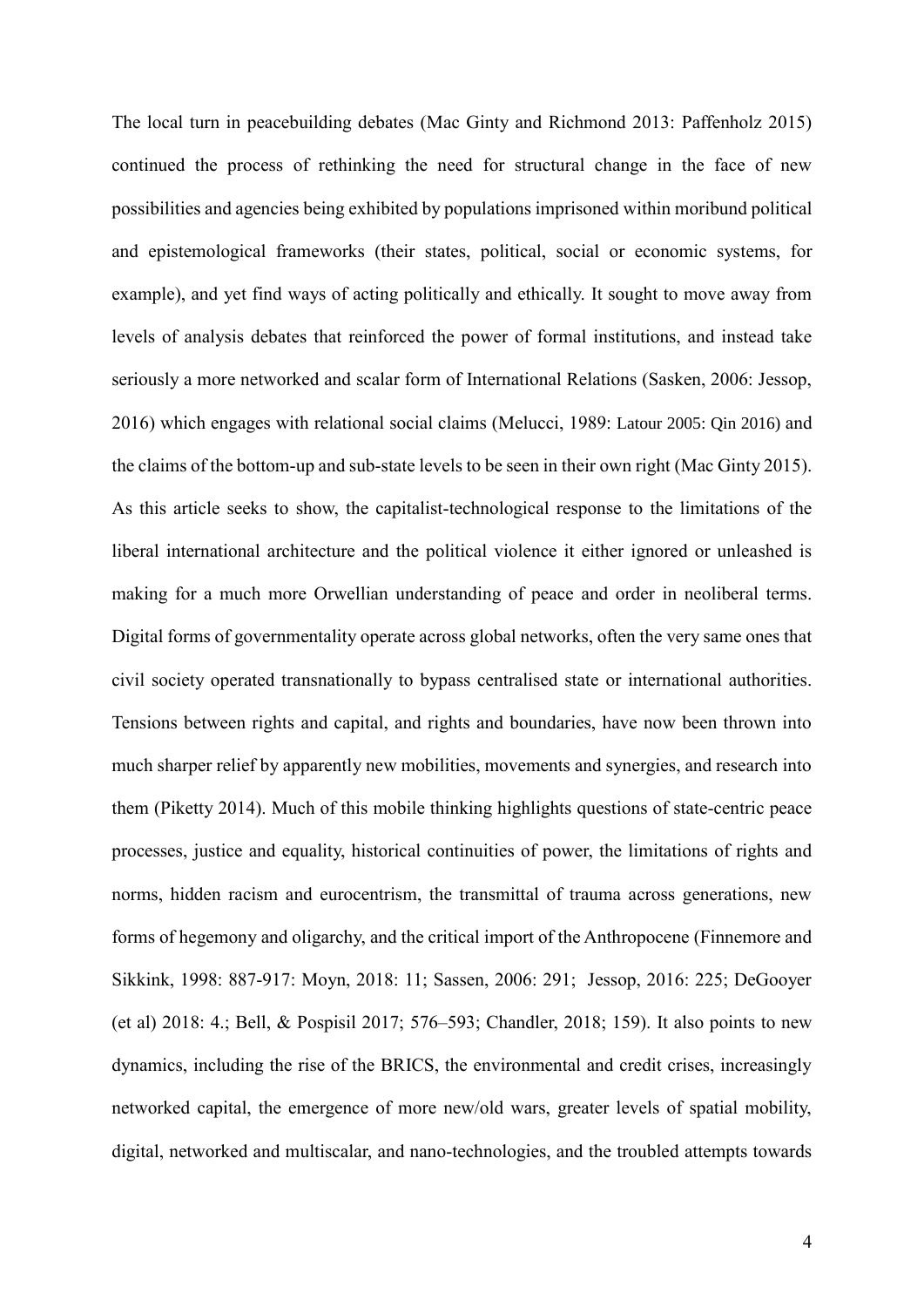UN reform or global restructuring. This is indicative of a rupture between traditional ways of global political and economic organisation and new demands and pressures (perhaps between analogue and digital forms of international relations (Richmond, unpublished). We argue that the failed experiments with liberal peacebuilding and neoliberal statebuilding

of the last 25 years now point to the urgent need to engage with matters identified by critical theorists in the past but only partially engaged with, and some newly emerging issues (Richmond 2014). These include matters of rights, justice, inequality, capital, identity, trauma (Schwab, 2010), and the environment. These matters need to be examined broadly, across time and space and in view of increasing levels and types of mobility. This denotes the future expansion of temporal and material rights where states or international architectures have failed to provide a viable peace so far. A decade and a half into this century narrow understandings of liberalism cannot be rescued by a 'new' alliance between technology, capital and largely unreformed states and international institutions. So far the results are not encouraging for conflict-affected populations around the world (nor for populations in the west).

The local, cultural, and practice turns in the literature (Brown 2012; Jackson 2008; Wallis 2017; Adler-Nissen 2016) gave rise to an investigation of local agency and strategies or tactics, but also foreground the dynamic of power relations, and more generally of the potential and limits of relational ontologies versus the fixed ontologies of the social, state and international architecture exhibited until recently in most literatures connected with peace and order. A next stage is to understand agential mobilities (meaning mobile political agency) in the context of these power-shaped relational ontologies, once again a shift prefigured by work on social mobilisation, critical agency and resistance, civil society, and revolutionary movements, often in critical or post-structuralist theory (Campbell, & George, 1990: 269- 293). We are aware that the agency that enacts and embodies the mobilities on view are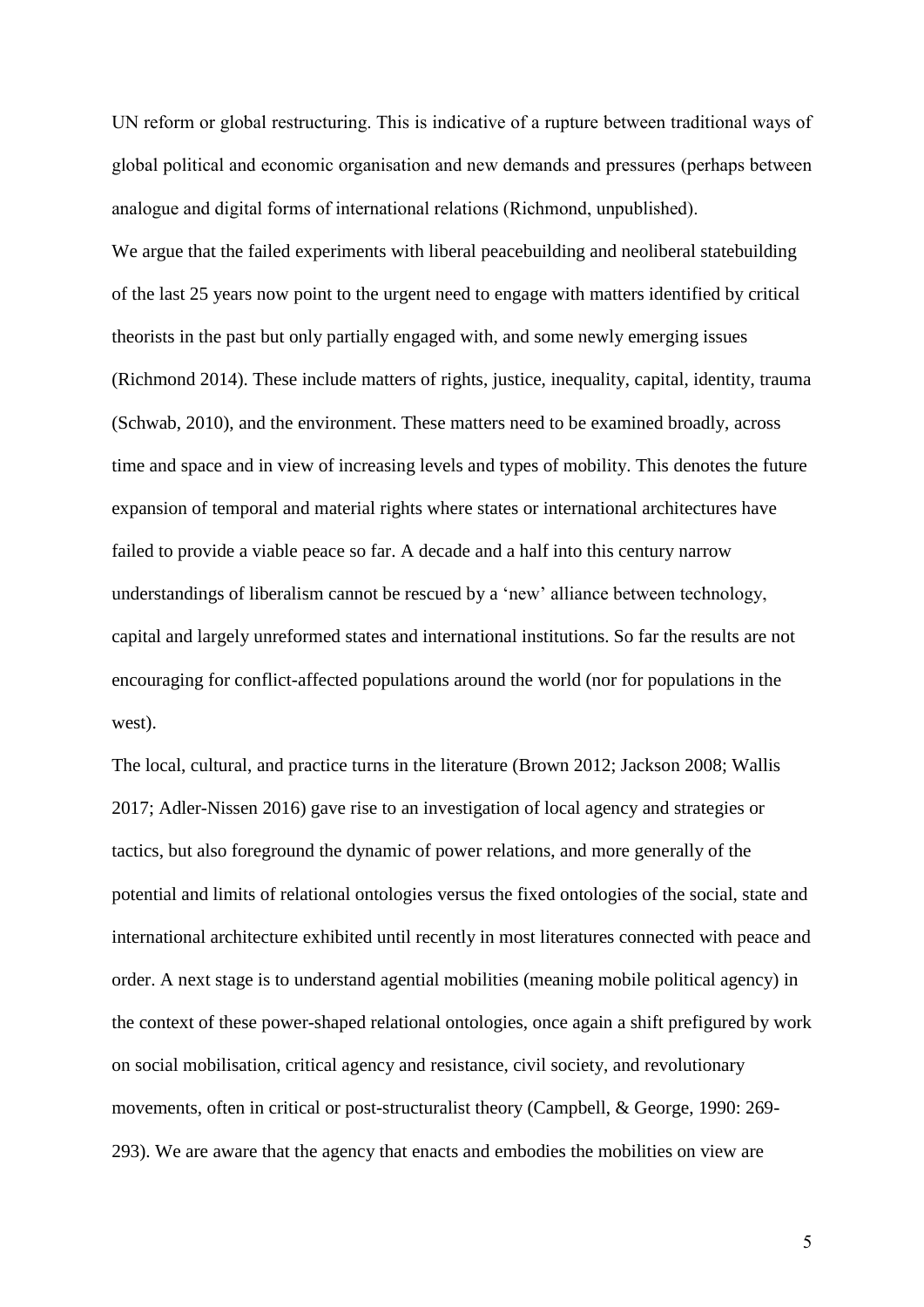constrained by structures, polities, traditions and assumptions. It is the complex interaction between these structures and the new (or newly visible) mobilities that interests us. In terms of structure, the article will first illustrate the emphasis on stasis in traditional approaches to making and maintaining peace. A fixed international architecture regards is an important site of political rent, positions mobility as a threat, and powerful actors have worked hard to limit, deny and ignore various mobilities (with the recent exception being the mobility of capital). The section outlines five immobilities that characterise dominant approaches to contemporary peacemaking and peacebuilding. The second section will examine how newly configured and visible bottom-up mobilities are manifesting themselves in relation to peace, conflict, and sovereignty. An important characteristic of many of these mobilities is that they ignore the state and international structures, and occur despite them. The third section will think through the implications of these mobilities for the meanings and practicalities of peace, security, and order. In particular, it will underline how liberal internationalism is often (unconsciously) complicit in the development of these new vulnerabilities. While there is a growing literature on mobility and its consequences (Sheeler and Ury 2006; Lisle 2016), especially in relation to human migration, our chief contribution focuses on the implications of mobility and its agential dynamics for peace in the twenty-first century. For reasons of space, the article does not focus on the contradictions of liberalism within states in the global north, or the implications in relation to migration and mobility. This is well covered elsewhere (Adamson et al., 2011: 843-859). We put forward the notion of a mobile peace, or ways in which peace is conceived, constructed and operationalized to take account of mobility in a networked and digital international environment (Castells 2009: 44: David Chandler, 2017: Aradau and Blanke 2015 & 2017).

## **Relationality and Mobility under a Fixed International Architecture**

.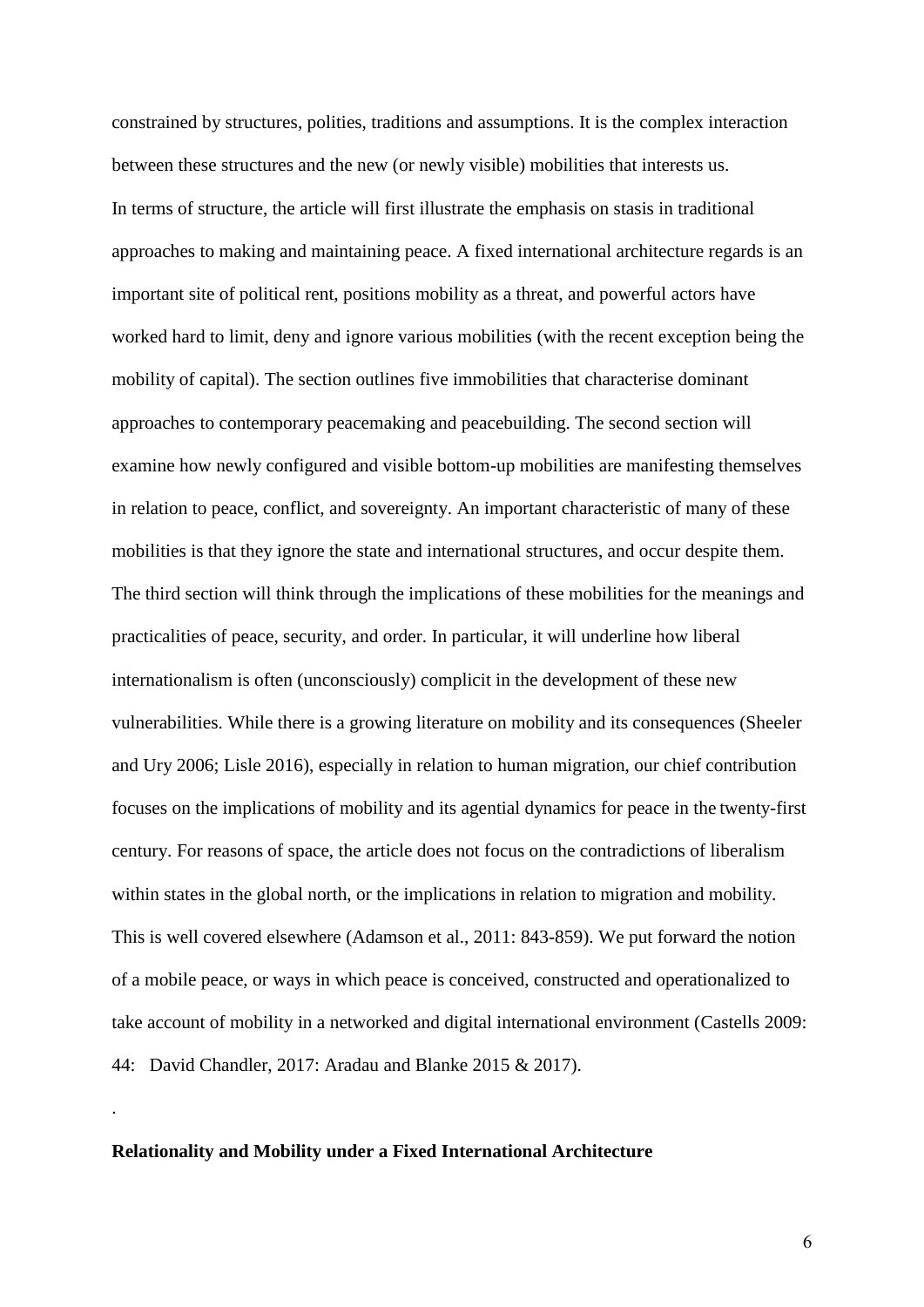The principal argument of this article is that contemporary mobilities of capital, people, ideas and technology present fundamental challenges to states and international organisations in their attempts to maintain a fixed order and their own legitimacy. Crucial in this is the 'inequality of mobility' and sets of perceptions that are linked with this (Wang 2004: 351). The fixity of populations within states is a considerable source of power. For many states and international organisations, mobility has been prominently connected with discussions of the globalisation of violence and the demise of the Weberian state, the weakness of international law and enforcement capacity, refugees, migration, and the rise of non-state 'terrorism'. The securitization of the current European 'migrant crisis'<sup>3</sup> is merely the latest example of how mobility (of people, ideas etc.) have been characterised as a threat to order and the antithesis of peace (see, for example, Lazaridis and Wadia 2015). Except for capital, certain ideas and technology, order is found in fixity (e.g. territoriality, institutions, social contract, citizenship and rights). States and international organisations have relied on a series of stabilities or immobilities (of international boundaries, identity groups and citizenship, institutions, and ideology etc.), and control of the means of violence to maintain their positions as leading actors in the international system. They have also relied on these stabilities or capacities remaining largely unquestioned. Thus, for example, the post-WWII *status quo* is reflected in the permanent membership of the United Nations Security Council, expanded only with new non-permanent members. The emphasis on stability was somewhat relaxed after the end of the Cold War to allow a greater mobility of people, goods, and services, but largely for reasons of profit rather than justice or humanitarianism, within the parameters of liberal and neoliberal thought.

 $3$  The authors are aware that the European 'crisis' needs to be placed in the contexts of other Middle Eastern and African states that are experiencing conditions that prompt displacement and migration, and the fact that many of these states host large numbers of displaced or marginalized people.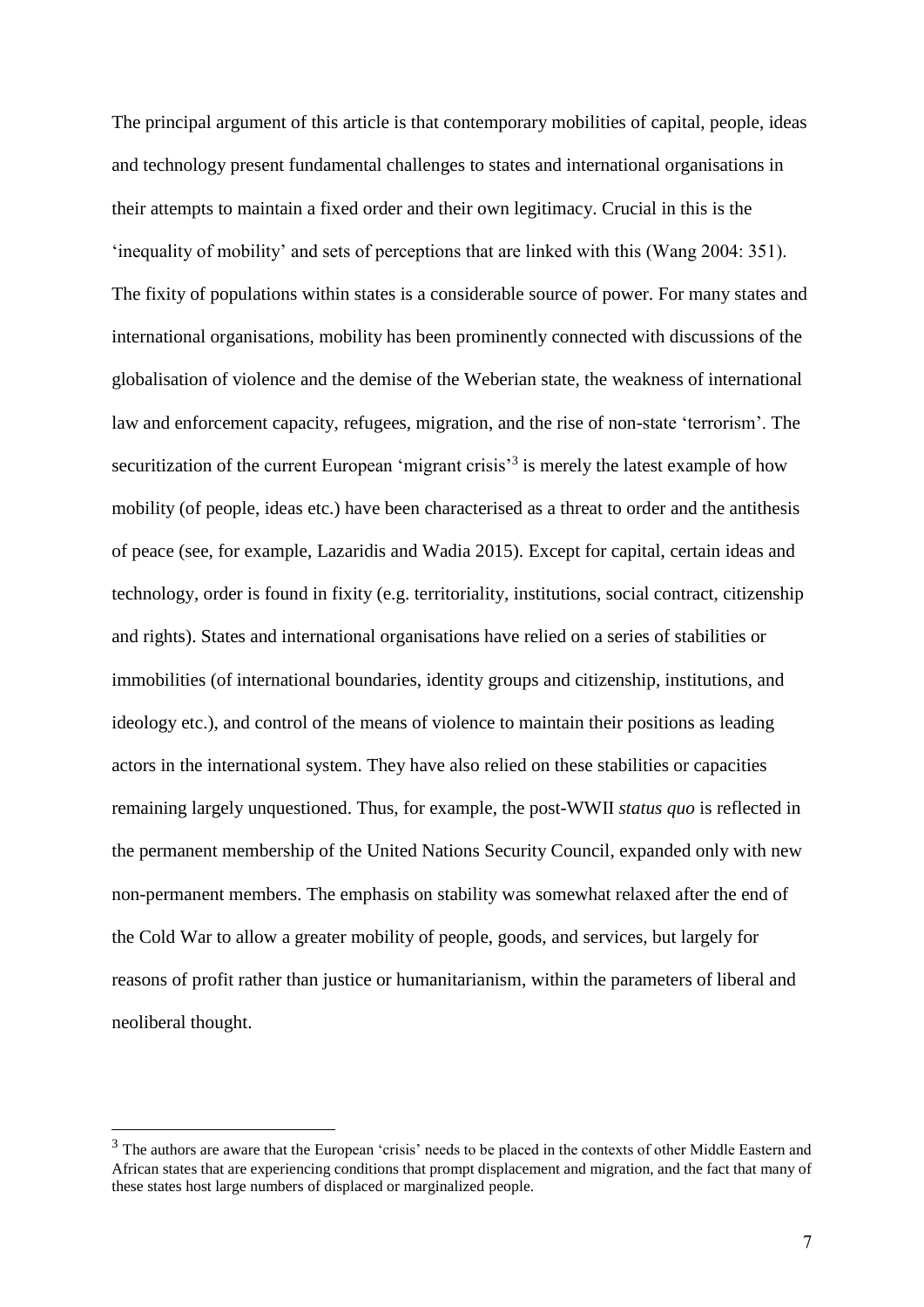The foundational stabilities of contemporary international order require the citizen to be static except perhaps for professional or leisure reasons, in a liberal contractual relationship with their sovereign state under the terms of the Montevideo Convention on fixed populations and territories (Grant 1999), with a neoliberal relation to capital. This was augmented from the early nineteenth century with increasing levels of international and regional institutions and organisation, plus international law, in order to control the behaviour of states in a mutual manner. Decentralised forms of governance to overcome the legitimacy gap also fixed the citizen into increasingly decentralised and parochial spaces. Mobility for reasons of security and development were henceforth seen to be the exception, and were temporary, in an international system that was increasingly 'settled'. Where mass migration was sanctioned, for example in settlement processes used by China in Tibet or the 1923 Greco-Turkish population exchange, it was tightly controlled or incentivised and had the ultimate aim of protecting a conservative order or a re-ordering. Free movement schemes between states (for example, between selected European Union states or between Canada and the United States) only exist because they have been sanctioned by states, and are monitored by them. The phrase 'gated globalism' captures the managed nature of borders, and how they have been recast as sites to be managed (Andrijasevic and Walter 2010). For many people, free mobility was impossible as rights were achieved through a contractual relationship with a specific liberal state, unless the state broke down and migration became necessary for reasons of war or insecurity. The whole notion of the states-system as well as the international architecture is based upon assumptions of immobility, which appear to be at odds with questions of international justice, cosmopolitan thought, and critical attempts to mediate the boundaries that cause enmity in international relations. Global justice requires equal rights across the planet (or commons), and distributive and historical justice point to even more detailed forms of material equality and restitution. The process of holding the states-system together, and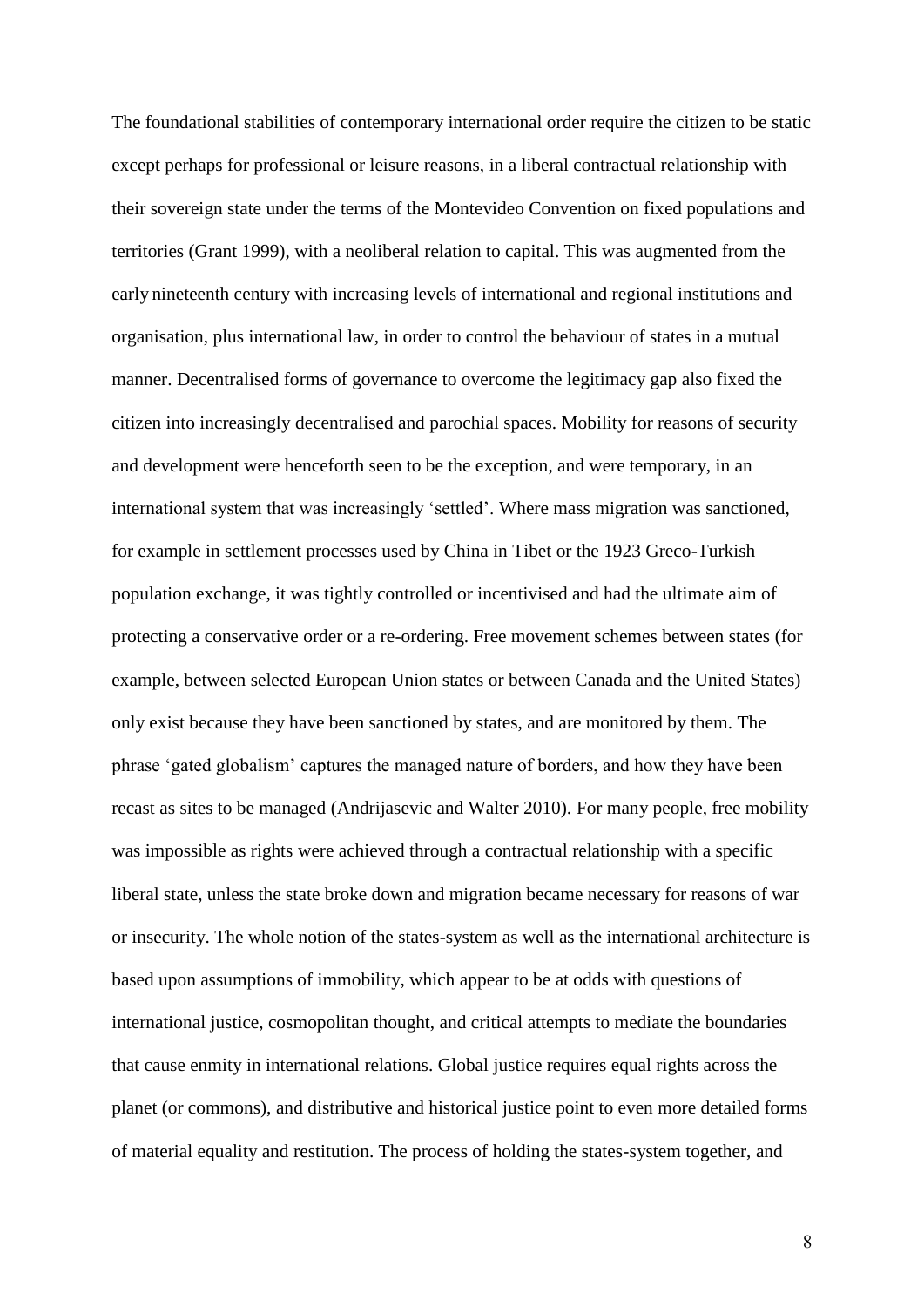holding it accountable, since the end of WWI has focused on building institutions to mitigate the exception of mobility after war, or building peace agreements that created settled states and regions. International law and related international institutions have played a role in building a remarkably static international architecture that has retained a primary respect for state sovereignty, just as IR theory has- in its mainstream at least- drawn heavily on the socalled domestic analogy, decisively shaped by Eurocentric and northern bias notions of the state and international.

From a review of the literature, and involvement in a series of peace and conflict studies research projects over the past decade, we have identified five areas of immobility that characterise top-down, and often state-centric, ways of making and maintaining peace – or more precisely, order. These immobilities illustrate an essential conservatism that struggles to keep pace with mobilities as manifested through popular movements, migration, and transnationalism.

These five immobilities are:

- 1. the infrastructure of peacemaking,
- 2. an inability to think beyond fixed boundaries and state sovereignty,
- 3. a belief in the primacy of geo-strategic and geo-economic order and hierarchy under the current terms of global governance,
- 4. support for critically dysfunctional but relatively orderly regimes,
- 5. and an inability to deal consistently with the free mobility of ideas, capital and people, especially with new technological developments.

To deal with the first of these immobilities, it can be argued that the infrastructure of peacemaking has undergone immense change in recent decades with an increase in the number of NGOs and INGOs, the enhanced role for civil society, the creation of the Peacebuilding Commission, the New Deal for Fragile States, and the creation of peace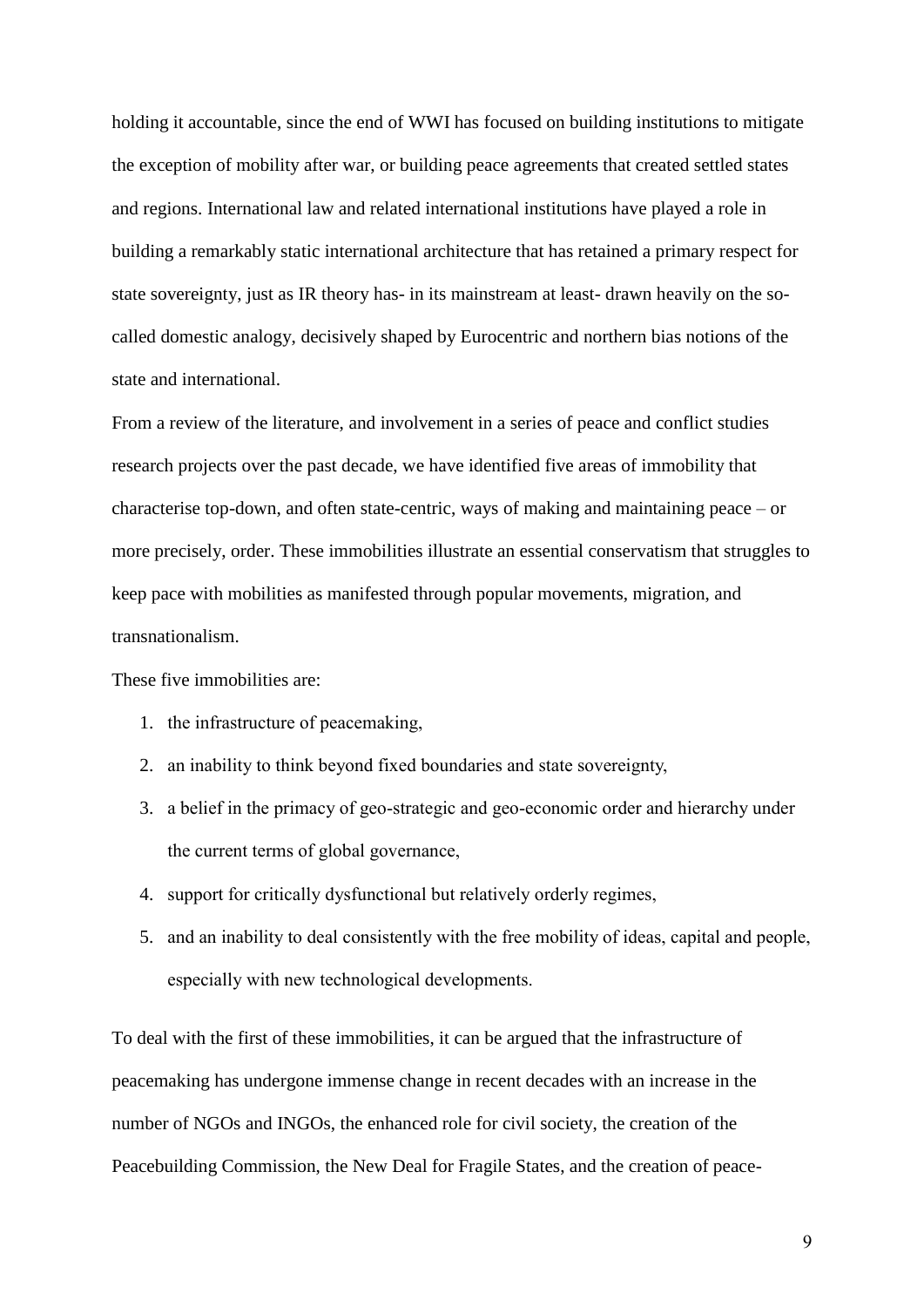related units in many foreign ministries. Some of these approaches tend to represent epistemic positions that require mobility across different networks. Yet the UN, NATO, World Bank and International Monetary Fund, all key players in contemporary peacebuilding and peacemaking, date from WWII and its immediate aftermath, and are dominated by rationalities associate with state-centricism and sovereignty. Control and the nature of these organisations has barely changed since their foundation. Although there are more peacebuilding actors than in 1945, the motive force (funding, power of initiative, conferral of legitimacy) behind many programmes and projects comes from a relatively small group of established actors. Key aspects of liberal peacemaking (mediating and building a certain type of territorial sovereignty and the central institutions of the state) are maintained precisely to prevent change and mobility. See, for example, how the issue of migration has dominated EU summits in recent years and how many member states have worked hard to erect and maintain 'Fortress Europe' (Malik 2018; Herszenhorn, Barigazzi and de la Baume 2018). Historically, this approach to state-craft has been appended to the nineteenth century statessystem, the colonial system, as well as the post-war 1945 liberal order, amplified through the post-Cold War settlement as determined by multilateral organisations and IFIs. This represents a fixed sovereign order, in which transactions and motion occur only under the rules of the dense networks of global governance and neoliberal capital, underpinned by the territorial state. The latter contradicts much of the progressive agenda of the architecture of UN peacebuilding, though the state is also necessary to provide security and public goods. Neoliberal capital has made the response to conflict even more difficult, however, because it underlines very different positions on who and what may be mobile in the current order. The second aspect of immobility that characterises the liberal peace order relates to an inability to think beyond fixed boundaries and state sovereignty for citizens (see the critical geopolitics literature on this: Agnew 2003; Elden 2013). The reduction of peacebuilding into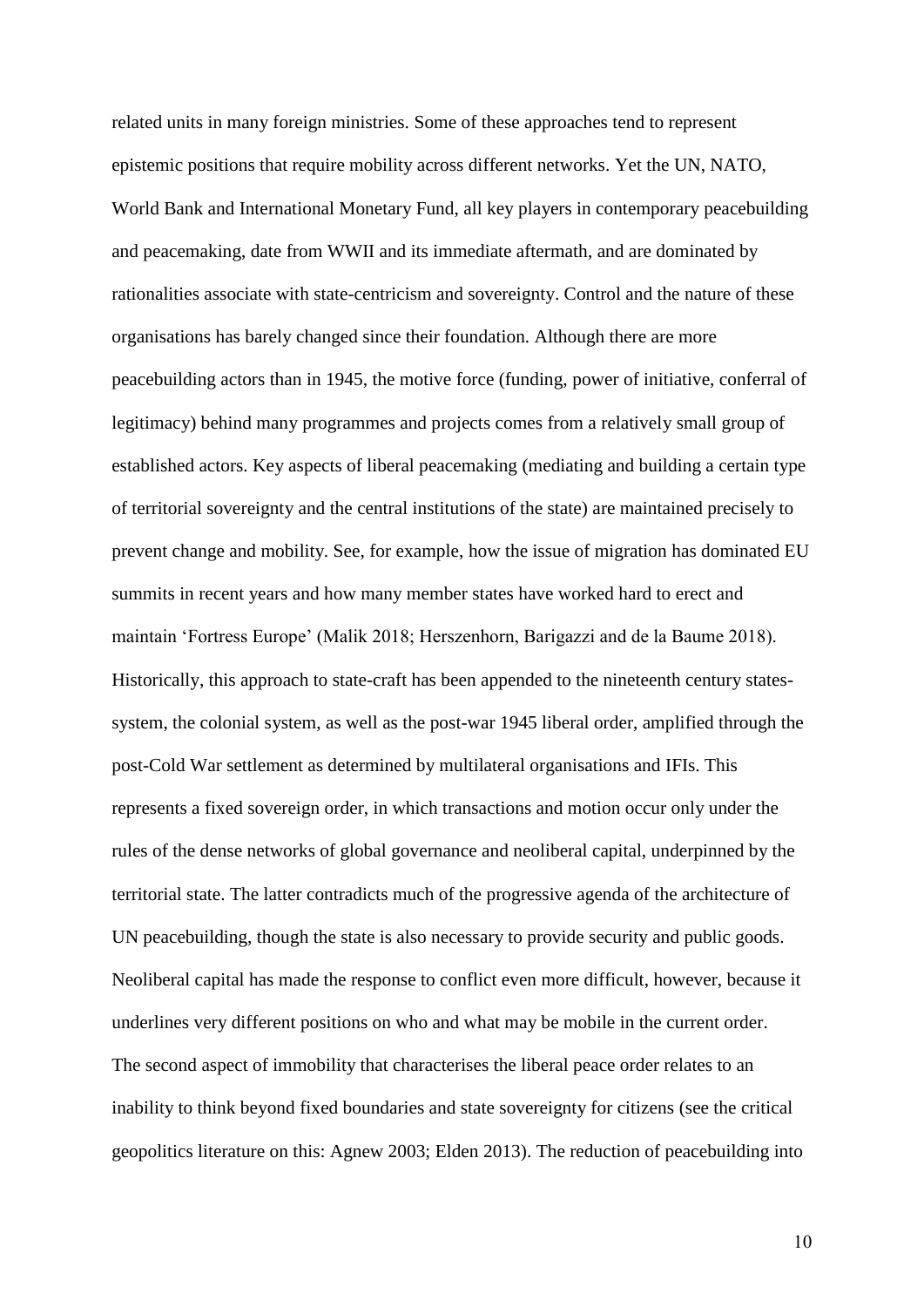state-focused activities has been well-covered elsewhere (Haider 2014; OECD 2011). The state, as something to be defended, fixed, reconstructed, right-sized, mentored, and inculcated into good governance techniques, has been the locus of much activity that falls under the headings of peace, stabilisation, reconstruction and development. Lurking beneath this line of thought is the Hobbesian notion that the state is a necessary evil, often formed through the forces of violence and maintaining at best a very fragile balance. Non-state dispensations are treated with suspicion (for example, Gaza, Somaliland, Puntland), or are regarded as staging posts towards eventual statehood (for example, the trusteeship that led to Kosovan independence, or the much delayed Palestinian statehood).

Military security, the primacy of law, and the remaking of states and institutions have been at the core of post-Cold War peacebuilding. This has largely been within the framework of the liberal peace, and more recently the neoliberal peace/ state framework of global governance and capital. There has been a deep inability to escape from the territorialised nature of the state and its centralised institutions, or the inflexibility of the great power asymmetry that the states-system lends to the UN through the Security Council. These state-level certainties have been reinforced by regional architectures and widespread agreement on the roles, practices, and limits of international norms and organisations. Alongside this emphasis on institutionalism, the liberal peace (and many previous versions of peacebuilding) have relied on static notions of identity and related political dynamics and institutions – that retain singular identities (for example, Hutu, Tutsi, Croatian) (Campbell 1998). Only in some circumstances is it accepted that individuals can have multiple identities (for example, post-Belfast Agreement Northern Ireland where inhabitants can self identify, and be recognised, as both Irish and British) (NIO 1998).

An emphasis on political settlements, peace accords and new constitutions within the existing states-system and multi-lateral architecture bring the advantages of certainty and simplicity,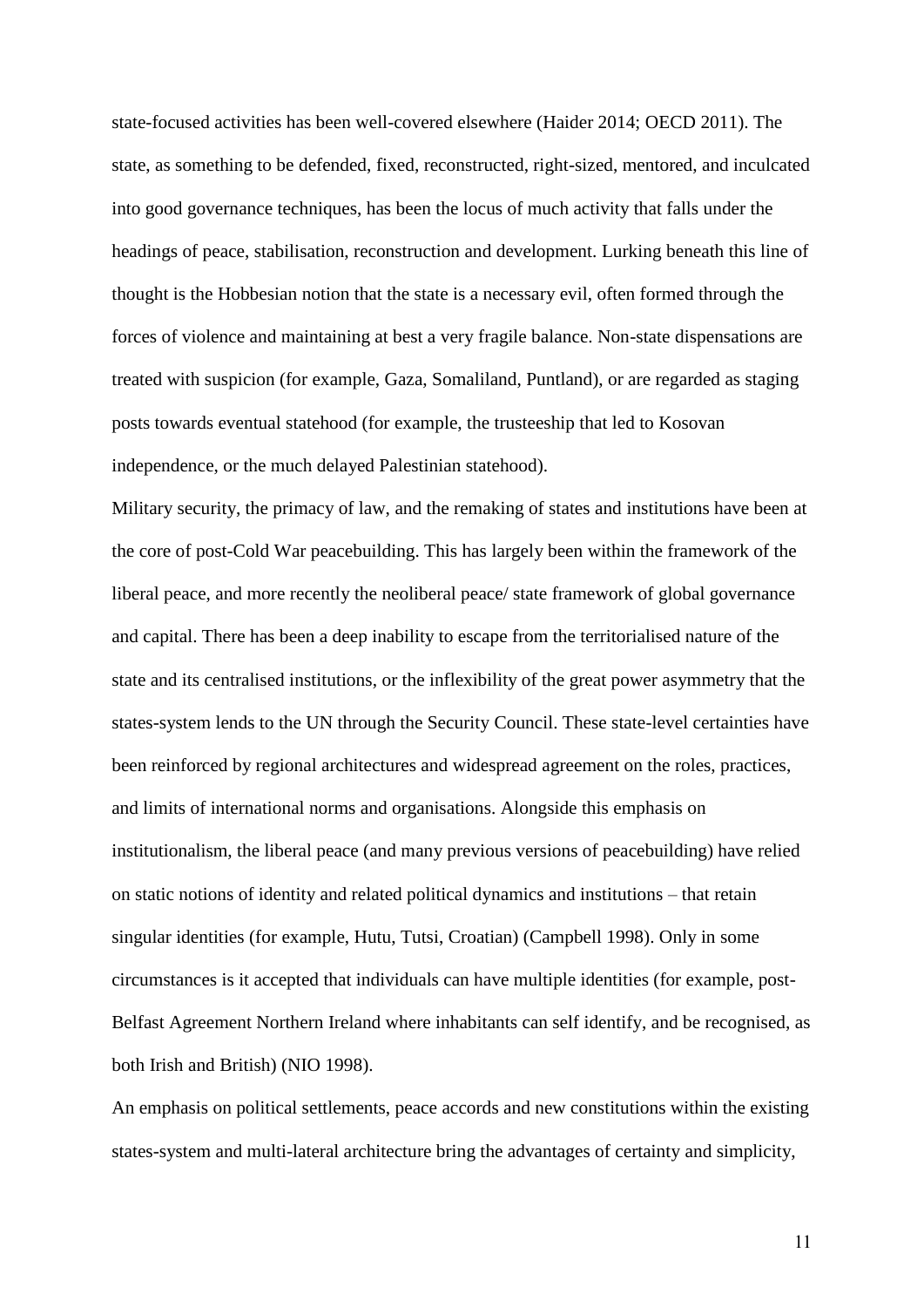but they also suggest a finality – that the conflict is *settled* through centralised and territorialised state governance and boundaries, or that the peace once constituted is to be obeyed (with a Leviathan lurking somewhere behind it). The worldview behind this approach to peacemaking and peacebuilding is to see conflict as an aberration that can, and must be, 'fixed' so that the system can be returned to a territorial and static equilibrium. Much liberal peacemaking and peacebuilding is made on the Euro-centric assumption that the international system operates on a core-periphery basis, with the static 'local' being seen in relation to a civilised, developed and orderly core - which can also be highly mobile - as represented by selected Atlanticist states and related international organisations (Sabaratnum 2014). However, the periphery, once it has decided that neither the state nor the international will 'rescue' it from violence (structural or direct), may well have to decide that mobility provides a route to, and constitutes, emancipation and social justice. This is especially so under the more recent conditions of neoliberal statebuilding, where the primary interest of intervention lies in stabilization, counter-insurgency and marketization, meaning that states have little interest in supporting a cohesive and just society. Mobility is a challenge to the fixed ontology of the 'international system' creating a kind of positionality arbitrage across networks, scale and hierarchies, though such mobility also seeks eventually to return to a less mobile and more secure form of state, in the broader sense of human security (Gasper 2005; Odutayo 2016). Migration, formal or informal, is a route to peace and order in the absence of security and a viable state.

Indeed, the modern albeit neoliberal state and the liberal international architecture, along with non-liberal states, are now obstacles to agential, mobile and networked, emancipatory forms of peace. This dynamic is based simply on exit rather than voice (Hirschman 1970), and reestablishment in an advanced state and economy. They point to an imaginary of a fixed international architecture in which peace and development spreads to all states, rather than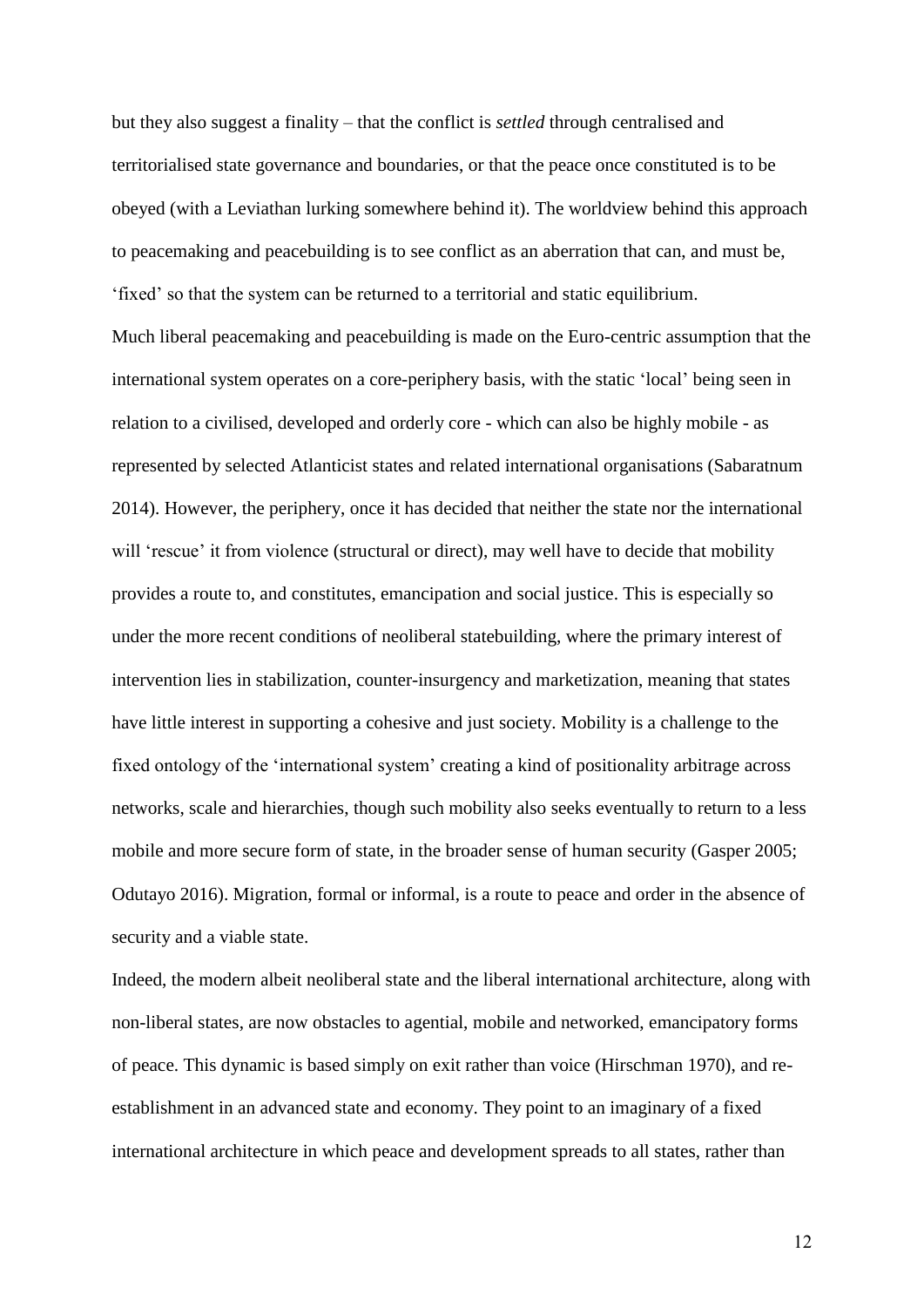what is now more likely: people exercising a kind of 'peace arbitrage' in which they seek to move up the rankings of security and order, as suggested by the hierarchical map of the UNDP Human Development Index. The latter indicates that peace is now mobile and networked (a mobile peace) rather than fixed by agreements between states, state constitutions, or international institutions (a sovereign peace, perhaps as a basis for the liberal peace).

Somewhat ironically, many of the mobilities that we highlight in this article are the (sometimes unintended) consequences of liberalism and neoliberalism. Liberal internationalism, human rights, and the authoritarian capitalism that characterises many of the structures and operating procedures of official international relations has facilitated a weakening of traditional diplomacy, the production of hollow neoliberal states, constraining multilateralism (Richmond 2008). Human rights and democracy promotion has encouraged self-awareness and increasing rights claims from the bottom up. Promoting the 'resilient subject' may have had the unintended consequence of sending out the message that the state holds few answers and that people should be self-reliant, which they exercise across a range of networks and mobilities, not least global civil society.

The third area of immobility central to the liberal peace is a belief in, or at least subservience to, the primacy of geo-strategic order and hierarchy, despite its rights framework. This is most visible in the lack of serious measures to investigate an updating of the self-declared mandate that awards power to the permanent five members of the UN Security Council. While there is plenty of evidence of multilateralism at the agency and General Assembly level, it is ultimately restrained by those capable of unilateralism or unwilling to enable a Security Council consensus (Binder and Heupel 2015). It often tends to operate across statecentric levels, rather than reaching and representing global societies' many claims more directly. This great power and single nation exceptionalism is most visible in the case of the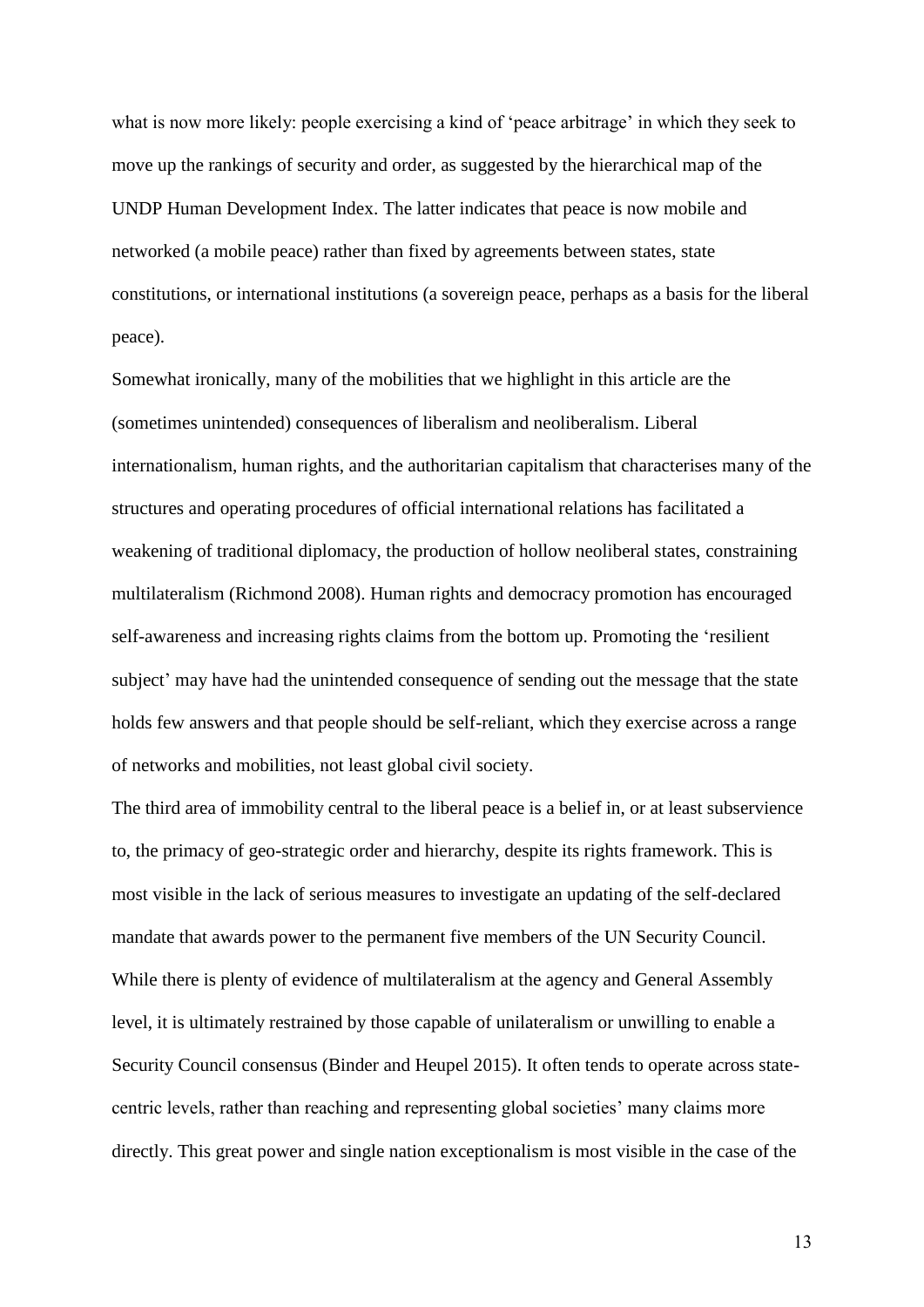United States with its derogation from the International Criminal Court, massive defence spending, defence of the dollar as the effective global gold standard, and private initiatives turned into policy like the Project for a New American Century. Yet other leading states, including the UK, Germany<sup>4</sup>, France, Russia and China, have all engaged in unilateralism in defence of order, and to symbolically assert their position in the global pecking order. Multilateralism has in some sense become a defence against multi-verticalism, representing the emancipatory claims made by populations- or subalterns- from below, against implacable state level interests.

A fourth immobility central to the liberal peace is support for clearly dysfunctional but orderly regimes. Regimes, such as Bahrain, Saudi Arabia, Israel, Egypt and many others, indubitably offend the advertised minimum standards of the liberal peace in relation to human rights, democracy and violence against their own citizens or those living within their own boundaries. Yet these offences are tolerated, and sometimes actively supported, as these states occupy geo-strategic and economic roles, particularly in relation to regional order. Immobility is reinforced by the long-standing nature of the support for these regimes. To a certain extent, China can be included in the list of regimes that are supported because of their bias towards the existing territorial and political order (with some regional exceptions of course). China is showing signs of economic and military assertiveness (Liao and McDowell 2016) yet is also a force for a multilateral form of global order modified by capital and state sovereignty. There is a strong mutual dependence between China and leading western states. The former looks west for investment opportunities, while the latter actively solicits these cash injections. Both have a mutual interest in stability.

The final area of immobility relates to the inability of many of the institutions, personnel and principles of the liberal order to deal consistently with the free mobility of ideas, capital and

<u>.</u>

<sup>&</sup>lt;sup>4</sup> In the case of Germany it has been economic unilateralism.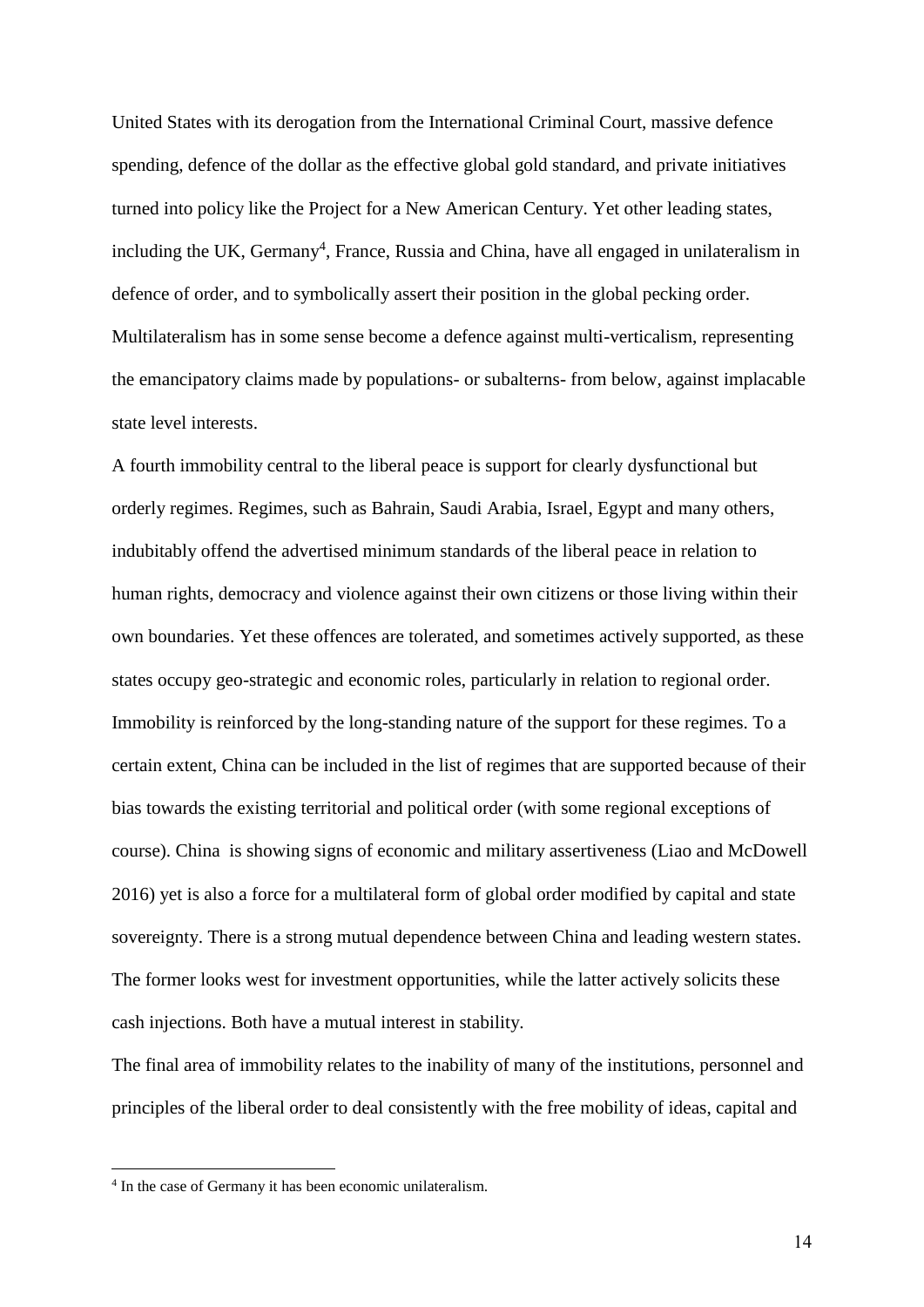people. This is perhaps best illustrated by the European migrant 'crisis' in which most states have proven unable and unwilling to comprehend, and cope with, the flow of people from war-affected and under-developed regions. States have been reactive rather than proactive, and have fallen back onto traditional means of policing migration: fences, border checks, calling in the military, and increased surveillance (Malik 2018). British Prime Minister David Cameron's 2015 visit to a refugee camp in Lebanon illustrated a certain immobility in policy thinking. While expressing regret for the plight of Syrian refugees, a core message from his visit was to discourage people from travelling to Britain (Watt 2016).

The chief aim of this section has been to illustrate that the principal aim of key players in the in the international system is to continue their position as guardians of a static hierarchy and territorial order. Discourse analysis of speeches by advocates of liberal internationalism illustrate the extent to which peace and justice is trumped by the static characteristics of this order, connected to centralised governance, territorialism, nationalism, and borders. Indeed, a statistical analysis of post-Cold War comprehensive peace accords shows that these accords emphasise territorialised notions of security rather than networked and relational understandings of rights or indeed sovereignty (Slaughter, 2004: Qin, 2018; Moyn, 2018) in their provisions and the implementation of these provisions (Lee, Mac Ginty and Joshi 2016). In the next section we argue that the notion of internationally-supported peace based on order is in contrast with bottom-up and networked agentialism, which is derived from mobility, relationality and a challenging of the fixity of material, epistemic, and social boundaries, as well as the realisation of more material forms of equality in a global context. This is most visibly illustrated by the migrant 'crisis' sparked by wars in Syria, Afghanistan and elsewhere, but also by a range of other factors. Mobility appears to be linked to global justice, in other words (Carney, 2006).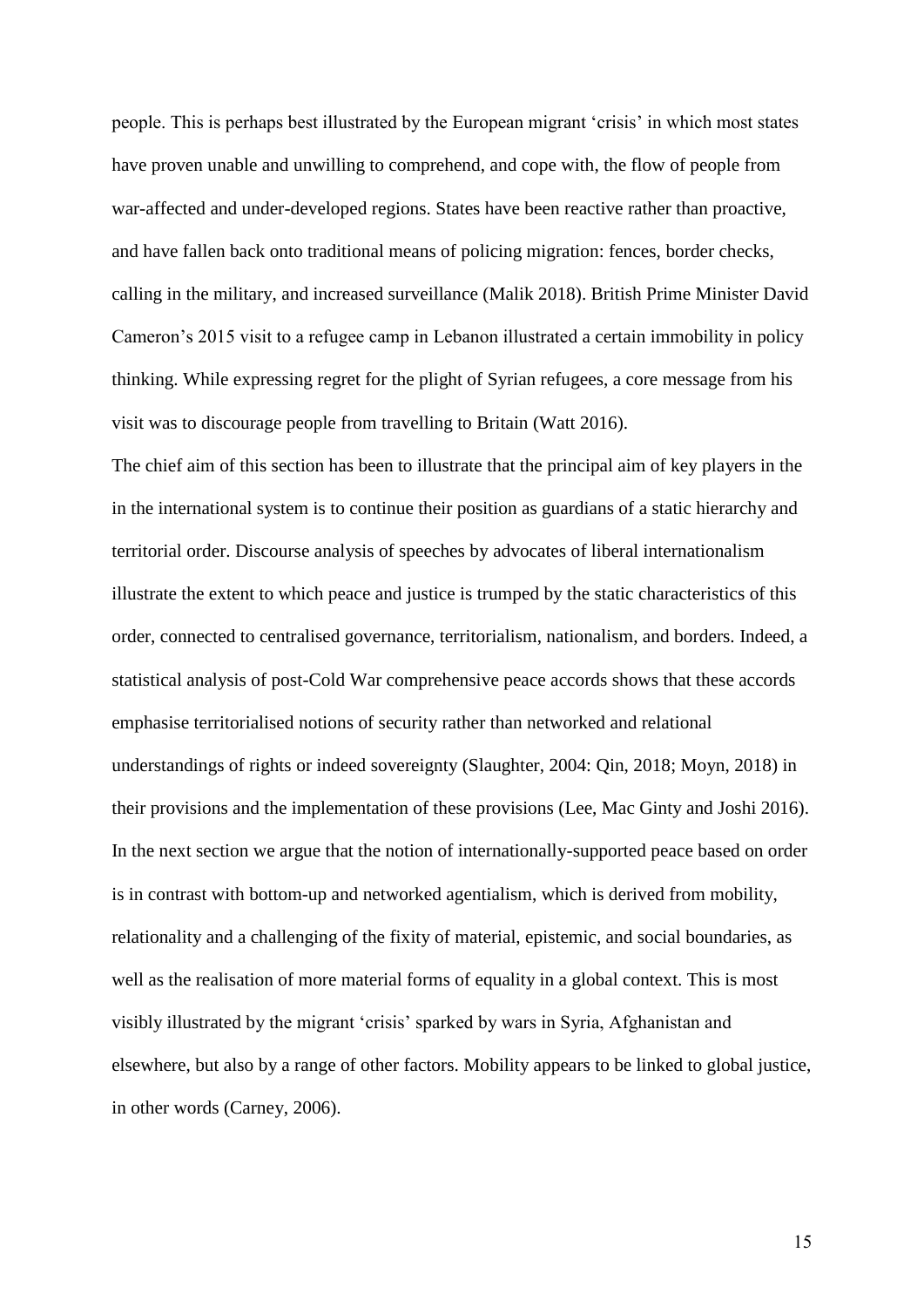It is worth reiterating the caveat that we do not see a strict binary between the immobile topdown and the mobile bottom-up. Both categories contain mobility and immobility (for example, as with transnational capital and its operatives) and require or govern networks and relationality in some way, and we conceptualise them in line with works on hybridity that emphasise heterogeneity within groups and porous boundaries between them (Peterson 2013). The formal states-system has seen a good deal of reinvention and shape-shifting in reaction to exigencies. The local level is not a sector of complete mobility – it contains links with traditionalism and territoriality. Indeed, the top-down sector has shown immense tolerance in relation to one form of mobility: capital. The free movement of capital, and statist responses to protecting this free movement in the midst of the 2007 credit crisis, illustrate the extent to which capital is exceptionalised. While the movement of people and many goods is restricted, controls on capital are much less stringent (OECD 2012). As Dierckx and others have argued, the free movement of capital remains a cornerstone of neoliberalism and can threaten state sovereignty (Dierckx 2016; Siddiqui and Armstrong 2018).

### **The Impact of Mobility on Peace, Security, and Order Frameworks**

A series of hyper-mobilities of capital, people, ideas and technology now challenge the fixed order as described above. There is some evidence that mobility and the political arbitrage upwards along the human development index may well be emerging as a *new right* articulated by the subaltern, along with the right to physically move to seek security, if not human security.

In our analysis, the everyday actions of people in, and fleeing from, conflict-affected zones displays physical and perceptual mobilities that challenge traditional actors who have assumed responsibility for more static forms of peace, order and stabilisation. These static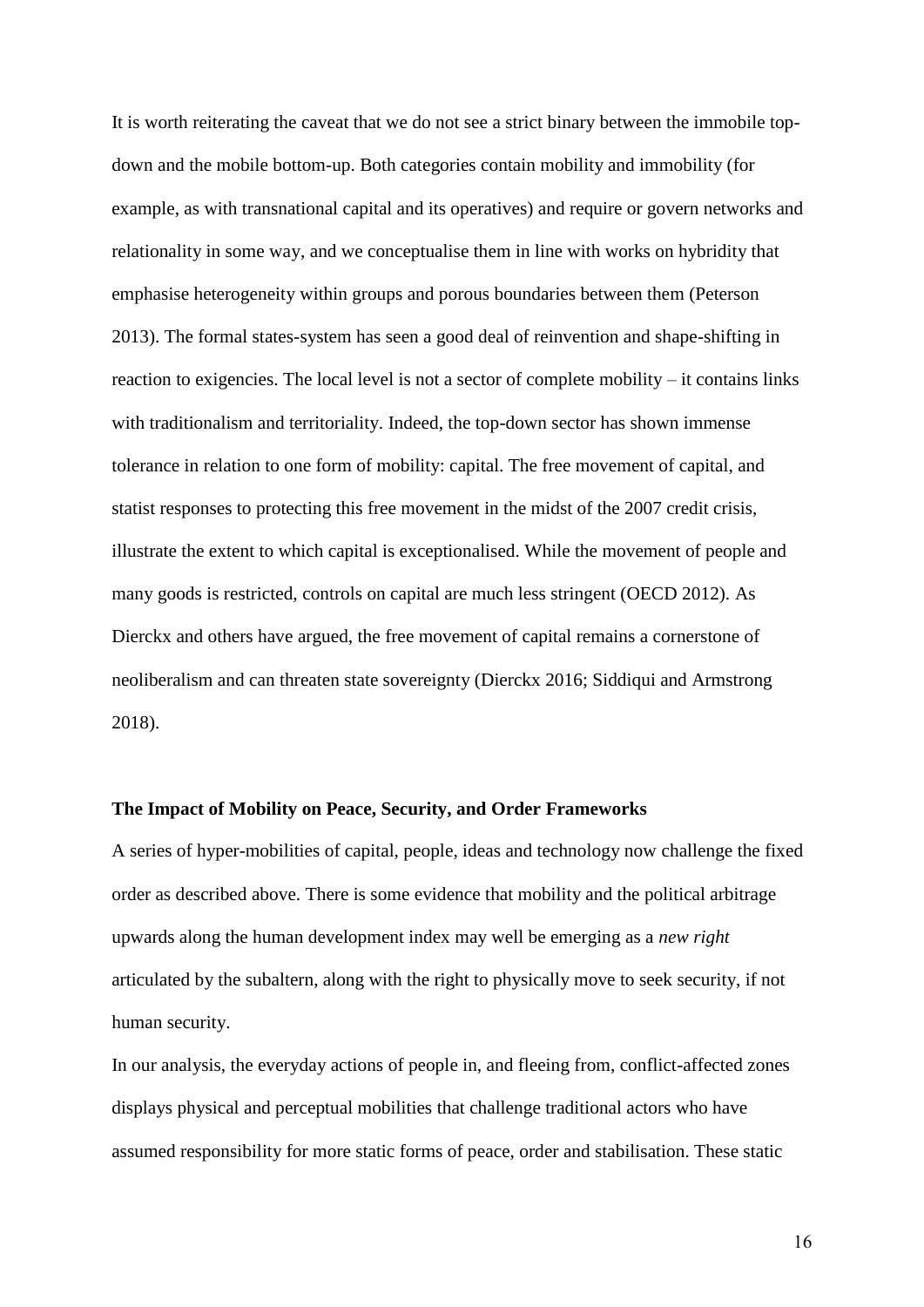responses maintain human populations *in situ*, and are often aimed at developing the architecture of a state, with centralised governance, security services subject to government, accountable to the law, and with a democratic and rights observing population. The international architecture, widening and deepening as it has over the same period was meant to provide checks and balances in the relations between states, as well as protect citizens from states. Notably omitted was the need to protect citizens from capital and globalisation, as these two factors were thought to be an important part of the emancipation of the citizen and the checks and balances of international order, promoting liberty and cooperation over centralised and unaccountable power. This all depends on a tiered international order, stratified in terms of capital and resources, which are in turn linked to mobility (and immobility). Ultimately, it makes sense that 'labour'- in this case the conflict-affected citizen - would choose exit and mobility over voice in a collapsing state, given the poor track record of many peacebuilding and statebuilding interventions. The fixed international architecture's response (or lack of response) to genocide, ethnic cleansing, corruption and civil and transnational war has made human mobility a rational option for many.

As the current European migrant 'crisis' illustrates, individuals, families and substantial groups of people seek their own peace, emancipation, and social justice through migration, trading failed states for shadowland journeys, in order to re-establish themselves in a better environment even if they sacrifice possessions, status, identity, and rank along the way. Crucially, and as will be discussed below, these bottom-up mobilities cannot be seen in isolation and narrated simply as local agency, resistance or subversion. Instead, they operate in conjunction with top-down mobilities produced by the very states and international system that now feel threatened by the hypermobility of people, capital, weapons and disease. In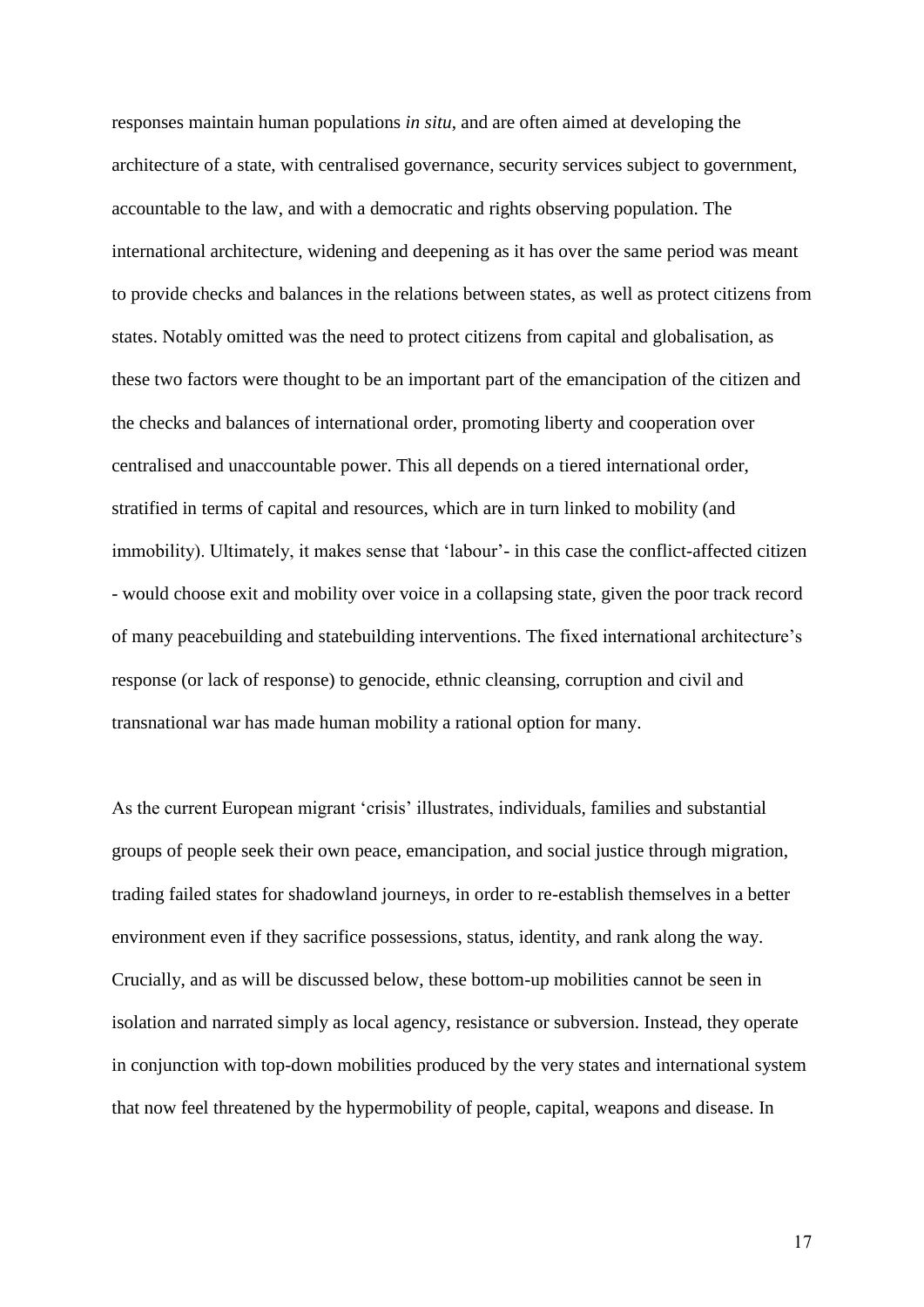particular, the neo-liberal and nationalist stances of leading states and their financial architecture contributes to the co-constitution of these threats.

Perhaps the most notable feature of state and international organisation responses to the European migrant crisis (and we are aware of terminological debates on whether 'refugee' or 'migrant' are the most appropriate terms) (Kyriakides 2016; Rachman 2015) is the extent to which they entail a retrenchment of traditional bulwarks to the mobility of people, identities (and to a certain extent goods). Thus, for example, we have seen investments in walls and barriers (Rigby 2015; Feher 2016; Politi and Ghiglione 2016), the recruitment of more border security personnel (Thorpe 2016), and increased cross border cooperation to keep out migrants (UK Government 2016). There has been a very noticeable securitisation of the migrant issue, including a discursive securitisation whereby the movement of people is elided with the movement of drugs and weapons and thus cast as a multi-pronged threat (ibid). Traditional arms of the state have been deployed in state attempts to respond to the migration issue. In the eighteenth and nineteenth centuries, proto-modern states relied on militaries, navies, militias, prisons, and deportation to establish a monopoly of violence over citizens, and to reinforce their legitimacy. As Tilly (1985: 175) noted, Europe's sixteenth and seventeenth century rules used 'two expensive but effective strategies' in forging modern states: extending officialdom to the local level, and establishing police forces that were independent of both the military and local magnates. In the contemporary era, traditional actors and techniques have been mobilised to deal with migration. Even apparent innovations, such as the deployment of drones, tracking technologies and bio-metric data (Topak 2014), are aimed at rather traditional ends: verifying the identity of people, controlling their movement, and reinforcing and legitimising the power of the state. The verification of identities has struggled to move beyond fixed notions that individuals must 'belong' to a particular country, subject to its territorialised sovereignty (Wang 2004) and makes few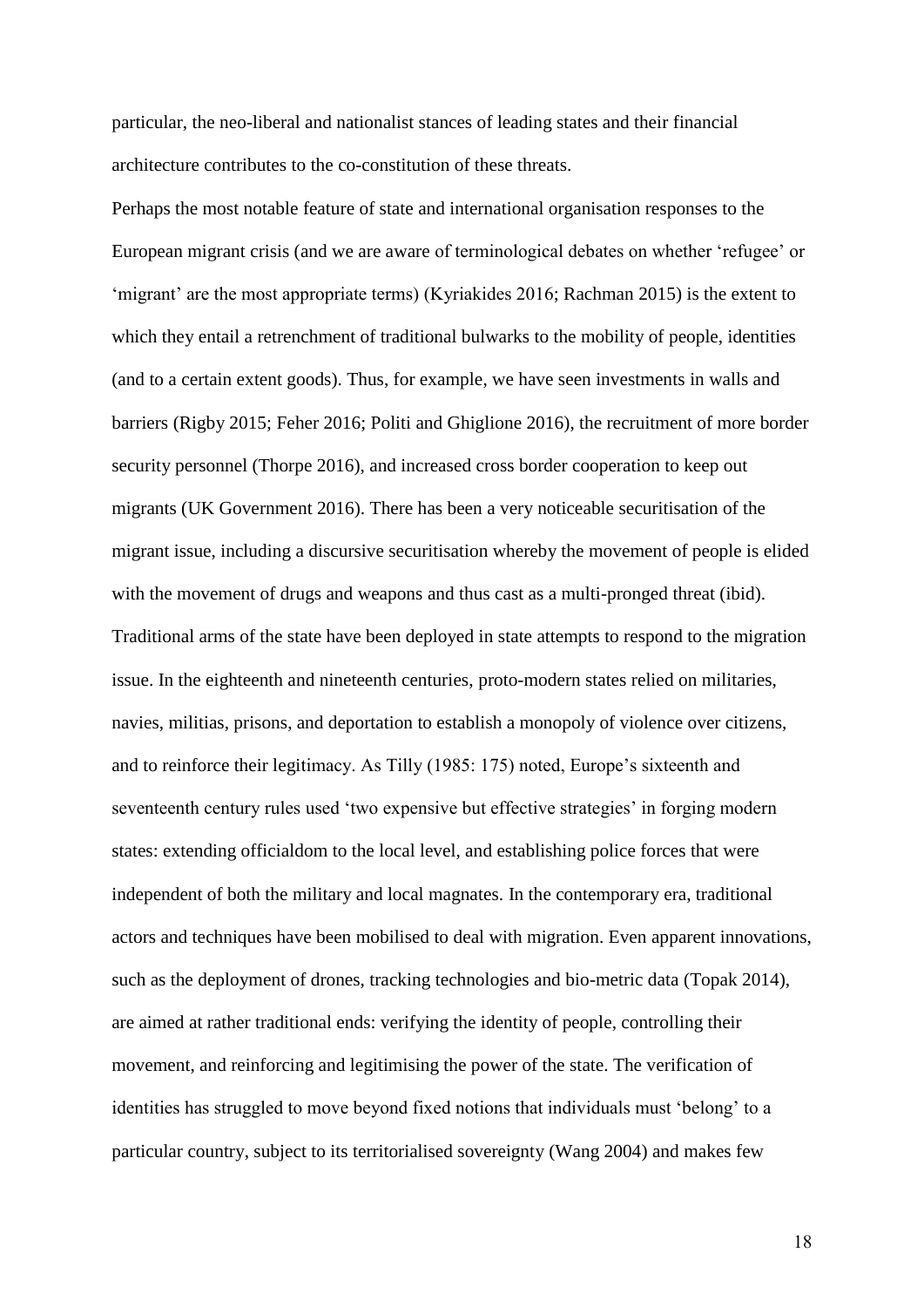allowances for the fact that chosen identity and state-issued identity may not overlap (Adamson 2006). While many countries allow dual citizenship, many do not (including Austria, China, India, Indonesia, Japan and Norway) (Mirilovic 2014). Despite decades of refining intra-Union mobility legislation and practicalities, citizenship is granted by member states not by the EU itself.

The chief point is that state and international organisation responses to the mass movement of people (and associated movements in identity) have drawn on a traditional pattern of denial of movement, identification of those moving, and repatriation of those deemed to have moved illegally (Salter 2004). This traditionalism has relevance for our interest in how peace is made, maintained and framed. It suggests that peace, as sponsored by leading states and international organisations, is based on notions and practices of static identities, identities that are documented, static boundaries, legitimate states and institutions and order. As the next section seeks to show, this top-down immobile version of peace stands in contrast to some bottom-up peace-focused developments.

#### **Everyday forms of peace as mobile**

This section endeavours to show how bottom-up, everyday activities in relation to peace show a fleetness of foot that states and international institutions seem incapable of, or actively block. It can be considered as a mobile form of peace. A substantial literature has emerged on 'everyday peace' or the ways in which individuals and communities navigate through division and insecurity using their own emotional intelligence and resources, and often independent of activities by states (Richmond, 2009: 580: Richmond, 2011b: 190; Berents 2015; Mac Ginty 2017). The focus of this article is on the everydayness of mobility and its implications for peace. This everyday agency is increasingly transnational (Brigden 2016) and transversal, and aware of the relationality between the multiple factors that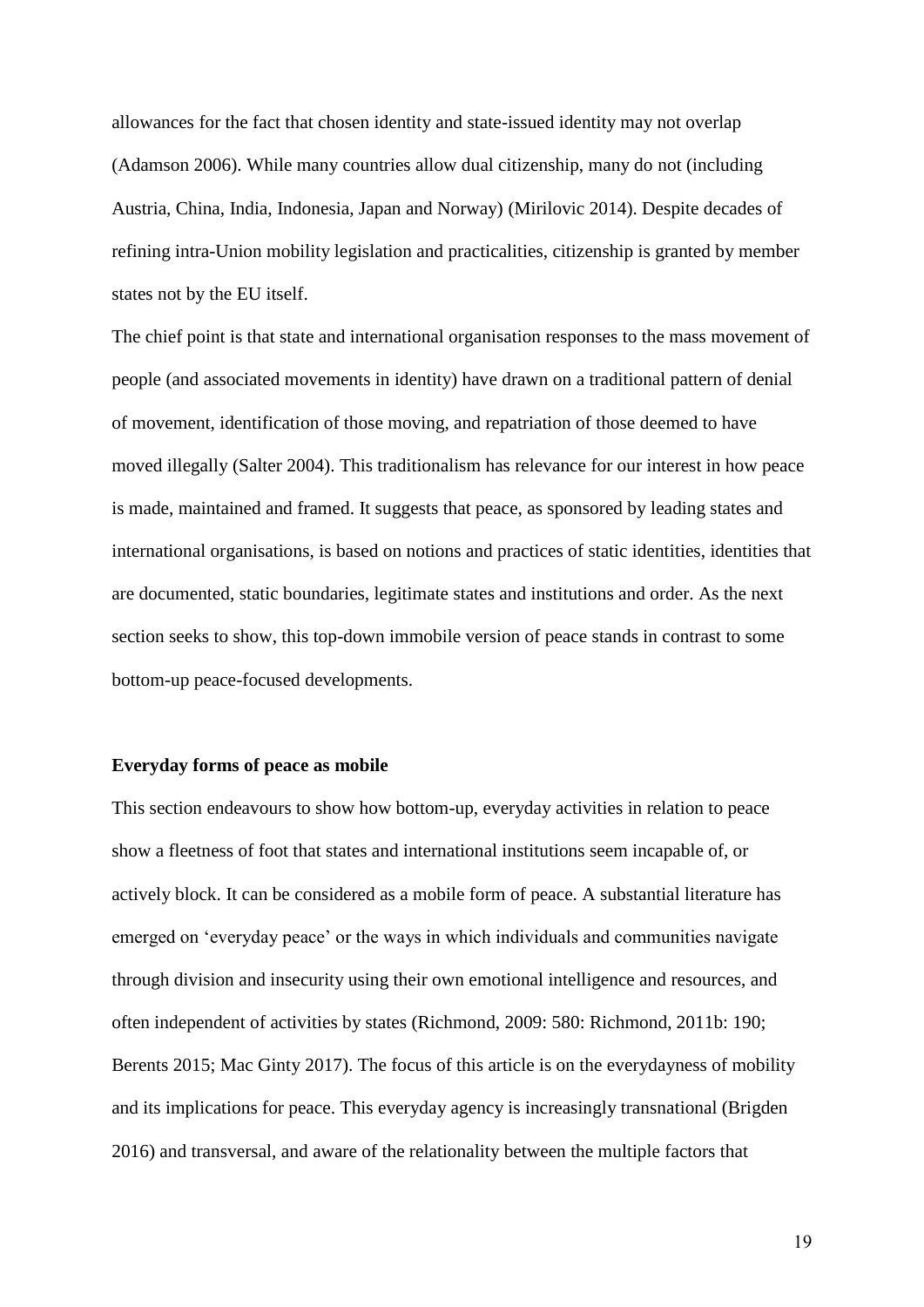contribute to war, peace, and opportunities for individual and collective progress. As the examples below will show, this everyday agency is often hidden and ingenious (Richmond 2011). The most obvious example of the everyday mobile agency comes in the form of the movement of migrants from conflict-affected zones, and areas of limited economic development, to Europe and beyond. We can also see this everyday agency in establishment of local councils in Syria, a people's peace process in the Basque Country or Colombia, the 2014 protests across Bosnia, and countless actions of everyday peace and diplomacy at the community level in deeply divided societies (Odendaal, 2013: Millar 2016). Taken together, these can be conceptualised as forms of mobility through which individuals and collectives do not feel beholden to institutionalised and formal responses to conflict or economic hardship. In some cases, their everyday agency is a direct response to the rigidity of institutionalist responses or lack thereof. In other cases, it occurs in spaces unoccupied or vacated by institutions and states. Crucially, the forms of mobility discussed here are not merely the actions of people on the margins. They are occurring on a significant scale, and constitute an emergent, perhaps private and underground, worldview that is cognisant of the agency of individuals, the opportunities afforded by transnationalism and technology, and the limitations of states and formal institutions.

In response to the immobilities in peace making and maintenance that we outlined at the beginning of this article, we see emergent everyday responses, which have global ramifications through transnational and transversal networks. These everyday responses are based upon critical forms of agency, resistance, and hybridity, and often rely on a mobility of people, identities and power. Based on a wide review of literature, and on our involvement in a series of research projects (for example, the Everyday Peace Indicators project, the EUNPACK project looking at EU crisis response mechanisms, a British Academy project looking at legitimate political authority), an indicative list of everyday responses includes: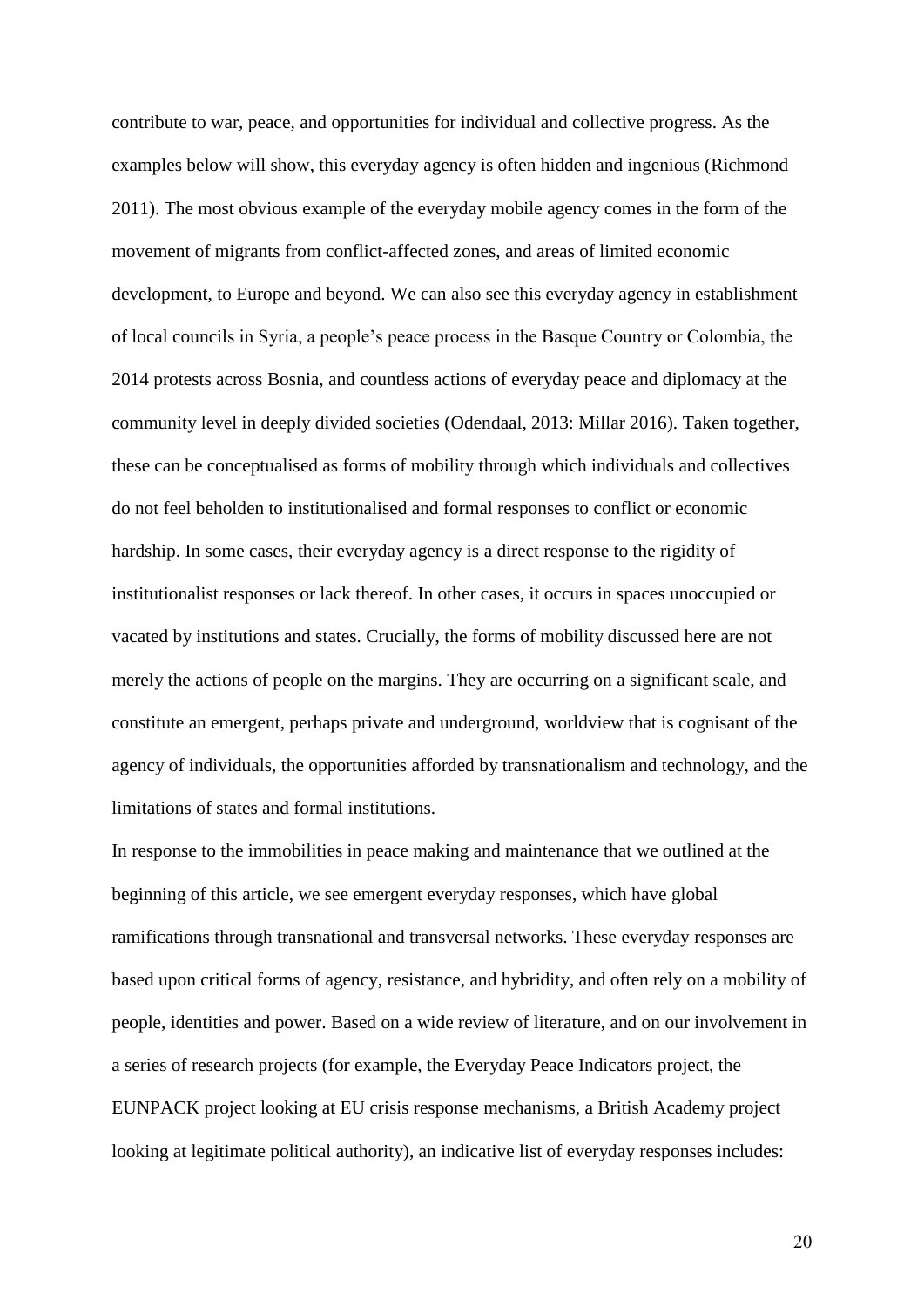- 1. An everyday infrastructure of peacebuilding to compete or complement the formal institutional approach (Odendaal 2013: Surmond and Sharma 2014):
- 2. A mobile and shifting archipelago of new rights claimants which challenge existing static conceptions of rights and citizens in the states-system;
- 3. Networks of everyday but also transnational and transversal relationality that challenge geo-strategic and geo-economic order
- 4. Tactical support for clearly dysfunctional but still relatively orderly regimes in that they offer a platform for future reform and expansion, following increasingly micropolitical/ infrapolitical processes and as a challenge to isolationalism, nationalism, and their fixed hierarchies of status and power
- 5. The simultaneous exploitation of new opportunities for global contact and mobility to reflect the free mobility of ideas, capital and people, especially with new technological developments, and despite the static states-system.

Everyday peace infrastructures are found in the on-the-ground activities and networks found in conflict and post-conflict zones whereby individuals and small groups make and maintain peace and engage in the tolerance and conciliation required for society to function. These infrastructures and networks are flexible and mobile, do not wield direct power, and often have local (and sometimes international) legitimacy. Their power often lies in critical and subtle forms of agency, and the depth and extensive nature of their networks. They eventually may connect the rural, the capital with multiple international organisations and actors. They represent, perhaps, in embryonic and archipelagic form, an emergent transnational order based upon a range of critical agencies (Sen 1999: Richmond, 2011), and one that the existing international peace architecture, which revolves around states, the UN, IFIs, and INGOs, needs to engage with.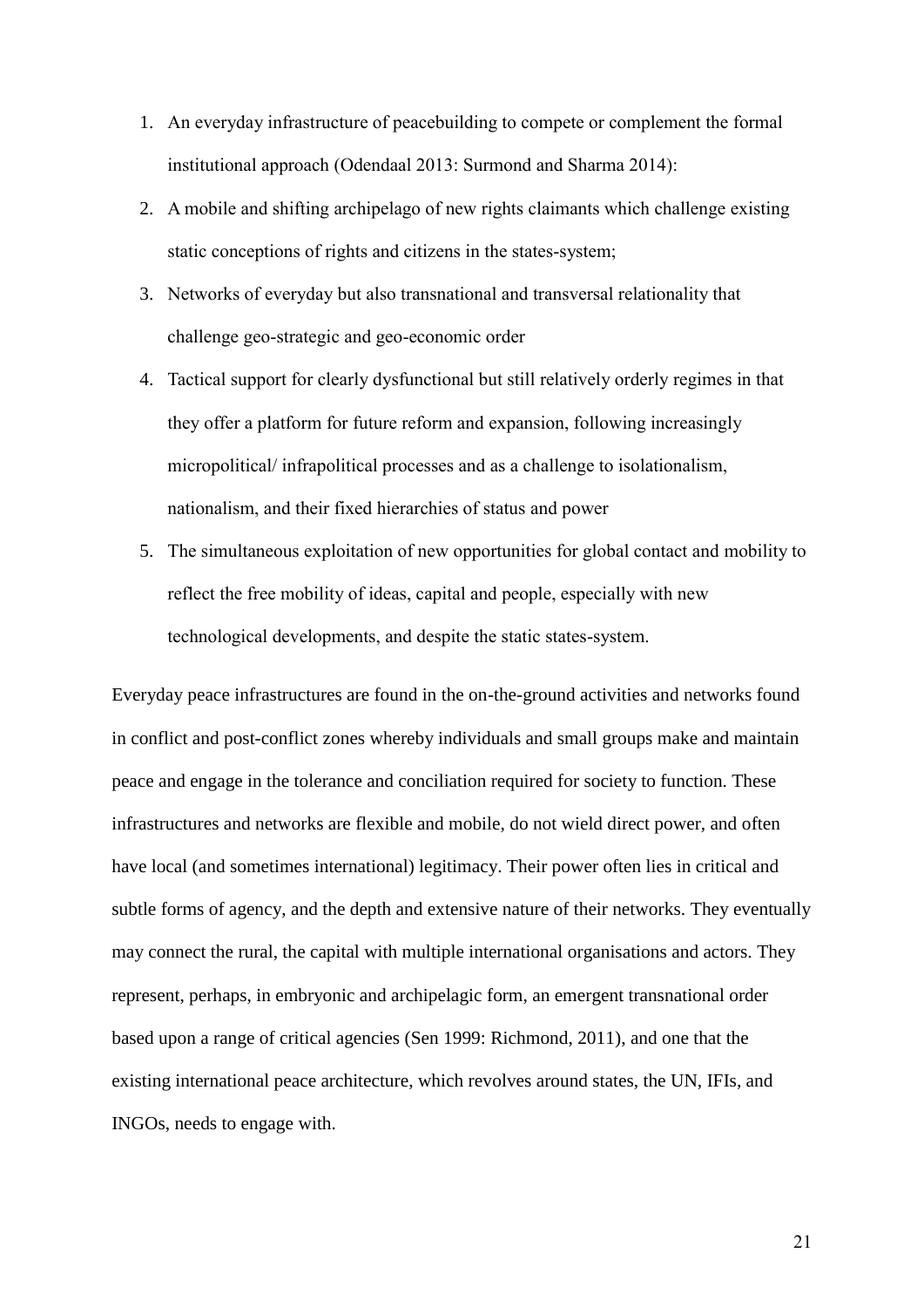Consider, for example, the Syrian local established in those parts of Syria not controlled by the Assad regime or rebel or Islamist groups (Egeland 2015; Talmon 2013; Waters 2017). The councils are largely organic, local-level attempts to provide basic services in the absence of the state. The peace, security, and order carved out by the local councils is constituted through everyday acts of service of basic needs facilitated by a range of global connections in some instances: food, shelter, and sanitation, as well as information about risk and related tactics, and attempts to build minimalistic institutions connecting these to core values. Interestingly, and betraying the immobility of many traditional diplomatic and humanitarian actors, bilateral and international actors have sought to sponsor (and possibly co-opt) the local councils. At heart here is a crisis of access suffered by traditional state and international actors who cannot physically access the populations they wish to minister to. While not belittling the physical and security deterrents driving this crisis of access, these operate alongside a much broader list of factors that have created barriers between aid providers and bilateral donors on the one hand, and recipients on the other. The list includes the political economy and professionalization of the aid world, the possibilities (and limitations) of remote diplomatic and humanitarian programing, and the essential conservatism of diplomatic structures and protocols that were forged in the nineteenth century (Rieff 2002). Behind all of this are worldviews of hierarchies, binaries of donors and recipients, and concepts of legitimate actors. The Syrian local councils, and other initiatives in other conflict-affected communities in Afghanistan, Iraq, Northern Ireland and Bosnia-Herzegovina, have taken a more prosaic approach (often through necessity) that is ready to accept resources from overseas actors but offers limited fealty in return. The rise of 'resilience' as a policy buzzword is, in part, a recognition by international actors that their resources and ability to effect change are limited as much as it represents yet another attempt to shift responsibility onto the shoulders of the weak (Mackinnon and Derickson 2013).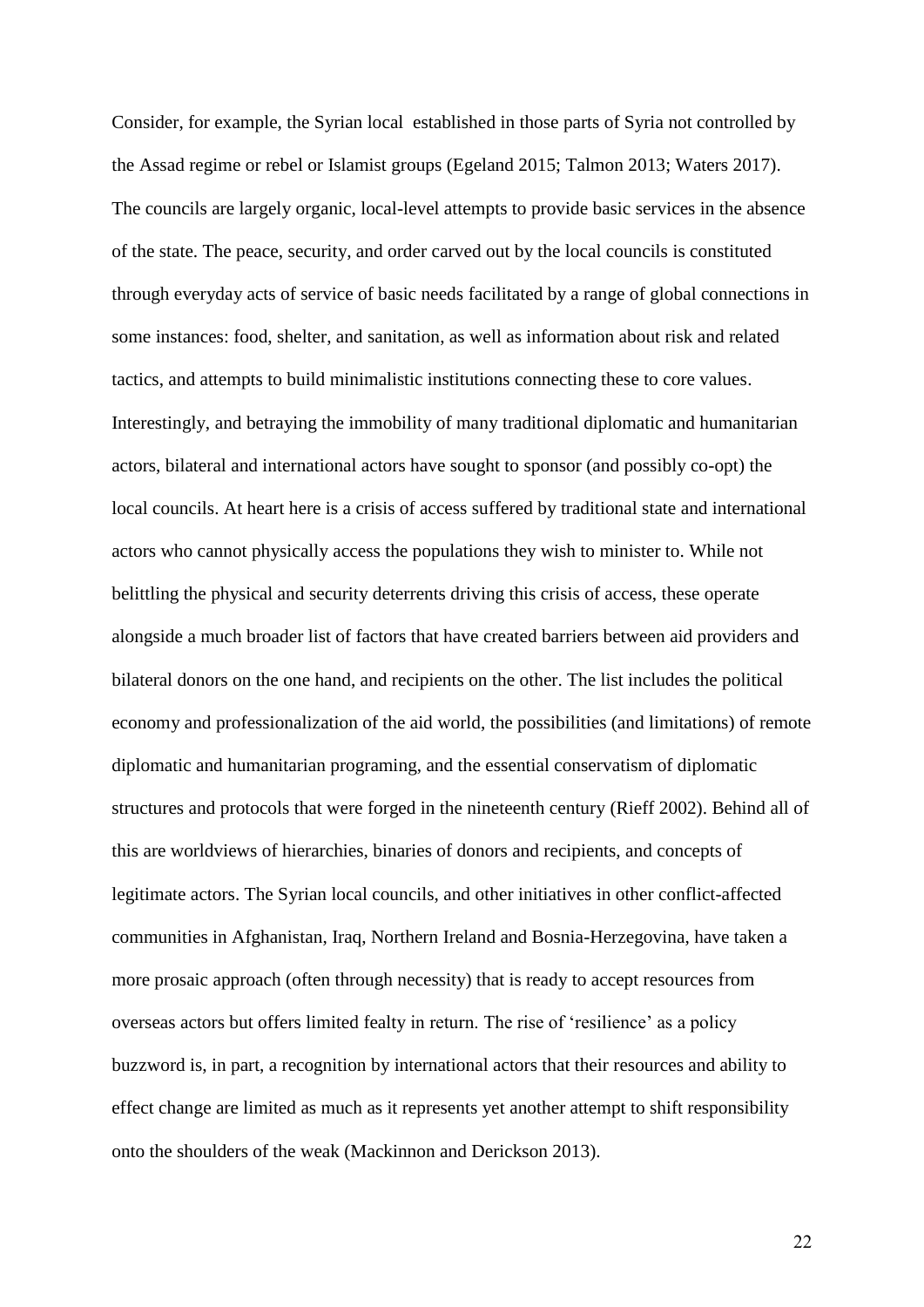Further forms of everyday mobile peace comes in the form of shifting archipelagos of new rights claimants that are expanding our understanding of rights (Moyn 2018). They challenge fixed boundaries and state sovereignty and liberal institutionalism. This positive and hybrid form of mobile peace is reconstructing legitimacy to include more hybrid approaches to the mediation of political claims across time (historical justice) and space (distributive justice) (Richmond 2015). This new network of relationality (Qin 2016), which is increasingly focused upon global justice (including matters of history, equality, gender, and the environment) is transversal and transnational, cross-cultural and multi-scalar, and utilises the latest technologies of exchange, contact and transport. It is predicated on eventually replacing the primacy of the geo-strategic, geo-economic, territorialised order and hierarchy under the current terms of global governance. Mobile and everyday forms of peace are often tactically oriented towards critiquing but not necessarily removing power. Its flexibility means that it has the ability to subvert the free mobility of ideas, capital and people, especially with new technological developments, into new rights claims suitable for new, more hybrid forms of peacemaking.

An immediate, everyday and mobile form of peace involves migration away from zones of conflict. This is a negative form of mobile peace. It is no accident that the leading refugee 'producing' countries in 2016 were all war-affected: Syria, Afghanistan, Somalia and South Sudan (UNHCR 2017). A common trope among critics of refugees and migrants can be summed up as 'why don't they stay and fight for their own country?' (Awford 2015). In this worldview, citizenship entails a duty to defend the sovereign and leaving one's country in times of conflict is equated with dereliction, even cowardice. In another reading, the movement of military aged men (and families) away from a conflict zone is a pacific act, reducing the ability of political and military leaders to wage war. In relation to Syria, deserters from both Assad's regime and the Free Syrian Army have been vocal in puncturing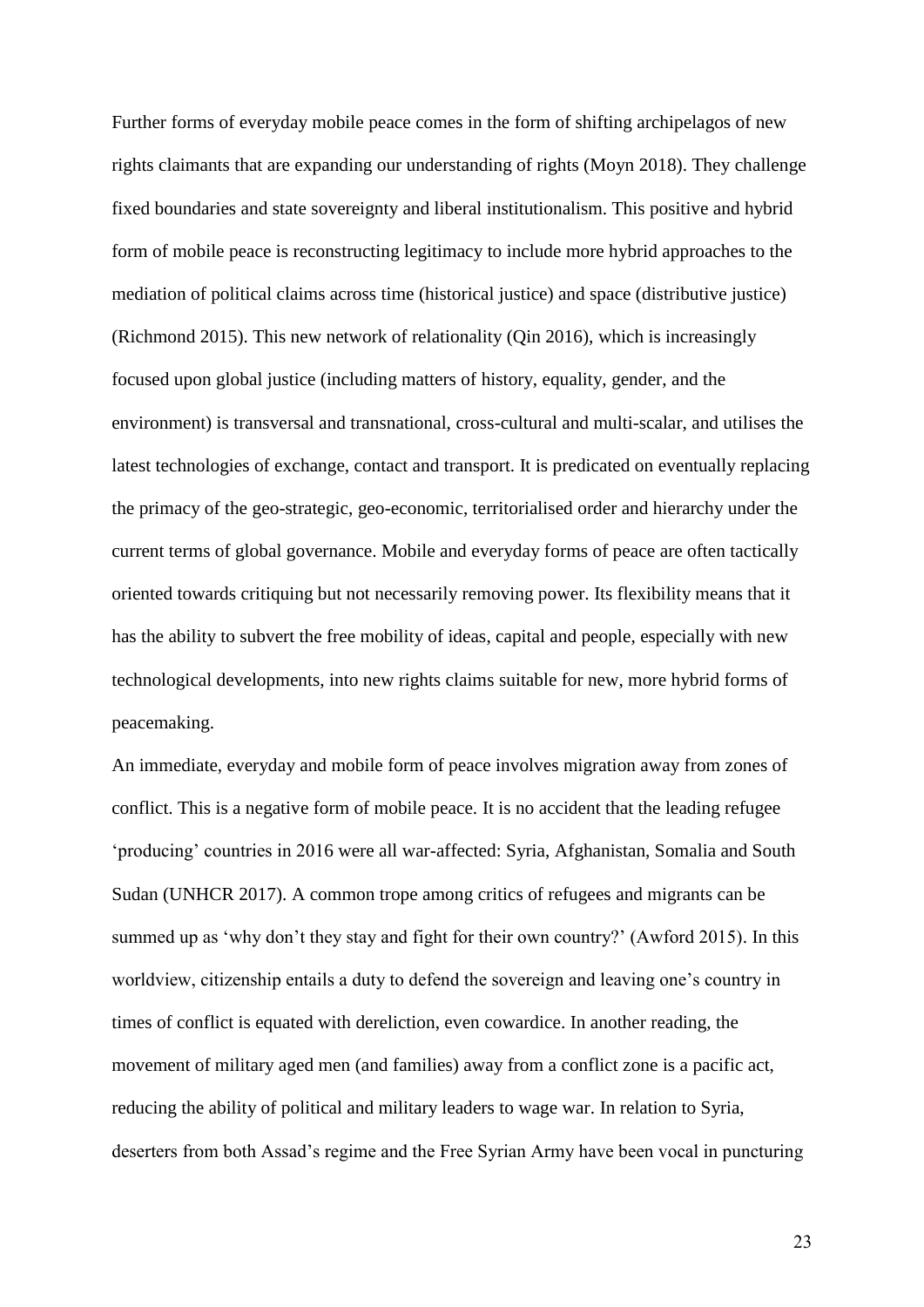official narratives of the righteousness of causes and strategies (Davison 2016). The appearance of so many Syrian, Afghan and Eritrean young males in Europe and elsewhere constitutes a rebuke to official narratives that equate, in a bio-political way, place of birth with service to the state. Throughout history, mobility has been essential for peacemaking, and after war ends it has remained so through return and reintegration (Annan, Brier and Aryemo 2009 and Alden 2002). Nevertheless, states have been keen to regulate such mobility.

The fluidity of identities plays a key role in the emergent and mobile forms of peacemaking (Onorato and Turner 2004 and Beckhofer and Mccrone 2014). As we have seen, orthodox state-centric approaches to making peace rely on a series of immobilities including state boundaries and identities. An interesting counterpoint to this comes in the form of reports that migrants from states not affected by violent conflict claim that they are fleeing conflictaffected states. The extent of this phenomenon is contested and politicised, but it constitutes a mobility of mind-set (as well as a physical mobility). It suggests that individuals are unpersuaded by the merits of fixed state-issued identities and international strategies based on the containment of the conflict and its population. The reportage of the phenomenon is also revealing about the ways conflicts and conflict-affected populations are framed. Thus, for example, British newspapers have accused migrants of claiming to be children from Syria when they are in fact adults from Pakistan (AFP 2015; O'Brien 2016). Such reporting seems premised on the notion of the 'deserving' refugee or migrant and unaware of on-going conflict in Pakistan. The identity-shifting nature of migrants draws on the repertoire of everyday peace skills including the use of emotional intelligence, dissembling, social categorisation, avoidance and ambiguity, and seems quite removed from strategies of containment and fixed identities that might be favoured by states (Mac Ginty 2014).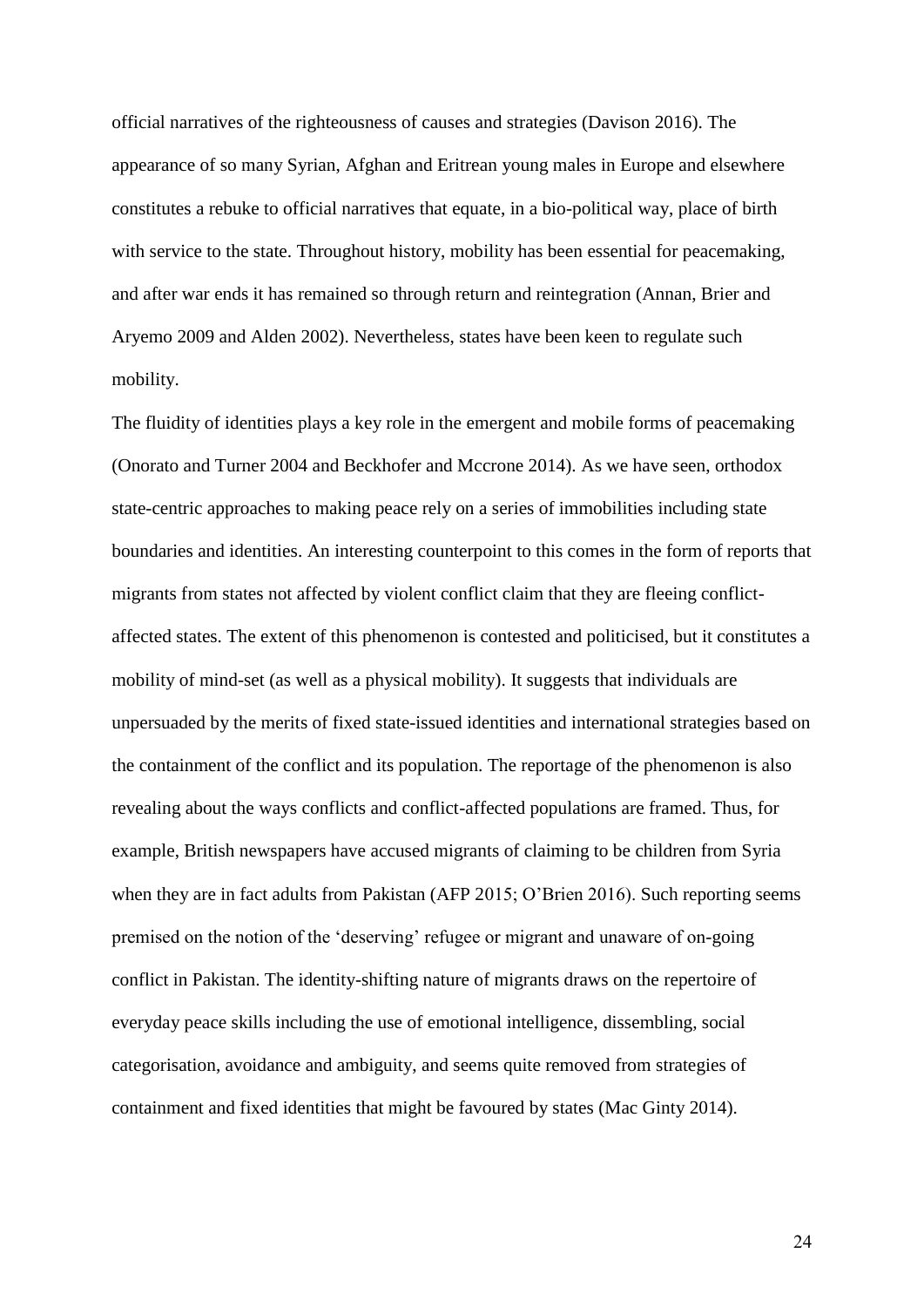Another example of everyday peace based on fluid identities comes from fieldwork conducted as part of the Everyday Peace Indicators project by one of authors in northern Uganda (Mac Ginty and Firchow 2016). Many communities had been affected by the abduction of children by the Lord's Resistance Army, and were now dealing with the reintegration of these youth back into community life. Much of the academic and policy literature on this subject exceptionalises the former combatants, setting them apart from the rest of the community because of their psychological trauma, indoctrination and violent skills. In a sense, much of the literature seemed stuck in the moment when the child soldiers were child soldiers and unable to conceive of the transient possibilities of individual identity. Individuals in these communities, however, took a more pragmatic stance. Focus group participants noted 'you forgive because it was not their will to be abducted and made to participate in the war' or 'If possible they should be helped to start their life afresh' (for details on the focus group processes, see everydaypeaceindicators.org). The overwhelming sentiment in the focus groups was one of sympathy towards the plight of formerly abducted persons and a recognition of the need to move on. This acceptance of fluid identities seemed to contrast with more static approaches.

Mobile and everyday forms of peacemaking work across power differences and often outside of formal systems. Work on the pacific potential of diaspora communities has diasporas can mobilise and articulate in different ways to their 'relations' in the home territory (Cochrane, Baser & Swain 2009: 681-704). This pro-peace work may extend beyond a formal peace process where the state or polity is unable to provide the level of stability citizens require and they begin to move on, they produce hybridity on the move. For example, in the case of Cyprus it is well known that both Cypriot communities lived amicably side-by-side in London and Sydney after fleeing Cyprus during the violence between 1963-74. In these cases though, hybrid forms of peace were not produced in relation to the state of Cyprus, but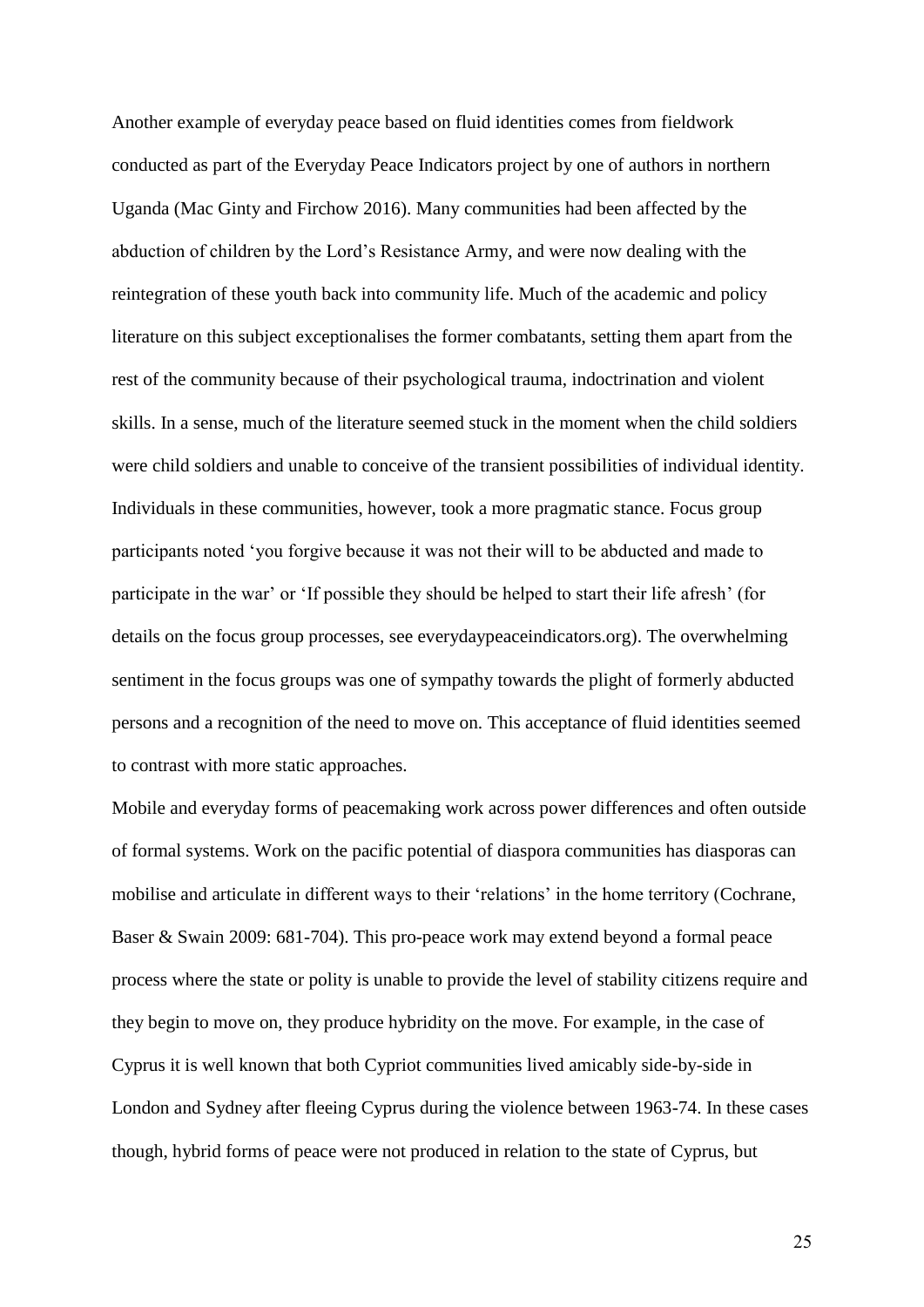instead through their journey as refugees and their re-establishment in their new countries. As Adamson and Demetriou (2007: 507) make clear, everyday diasporic practices change over time. This type of situation also arises with other conflict-affected groups: the Bosnians, Kosovans, and Serbs in the US and Europe for example. Its hybrid aspect refers to the complex identity formulations that occur, but the mobile political agency is more a defence against the lack of structural change in the conflict environment and better options elsewhere where new priorities supplant old tensions. Under conditions of immutable structural conflict mobility helps subaltern agents scale material and geopolitical hierarchies.

There are some signs of a new layer of the international system able to engage with critical and mobile forms of agency. UNHCR's "blue spot" programme aims to provide mobile support in material and rights terms to populations on the move towards Europe, fleeing from war and violence, positioning meeting points able to provide support along the path of refugees and migrants (UNHCR 2016). This is a hint of the establishment of international organisations predicated on the right of citizens to shift their positionality in order to improve their security and prospects (which historically refugee policy and law has assumed). It requires a different type of thinking, one not predicated on territorial sovereignty and fixed states, institutions, and citizenship, but focused on the expanded rights of global, networked and mobile citizens (and not assuming that transnational actors tend to be male and rich). They are able to jump across scales rather than are constrained by territoriality. It expands the rationality of rights from the state-centric and normative to the globally practical and material, and it shifts the construction of peace and international organisation from that focused on static, bureaucratic, legal, and territorial institutions, to a free flowing and dynamic hybrid framework following and supporting the requirements of the global citizen in extremis.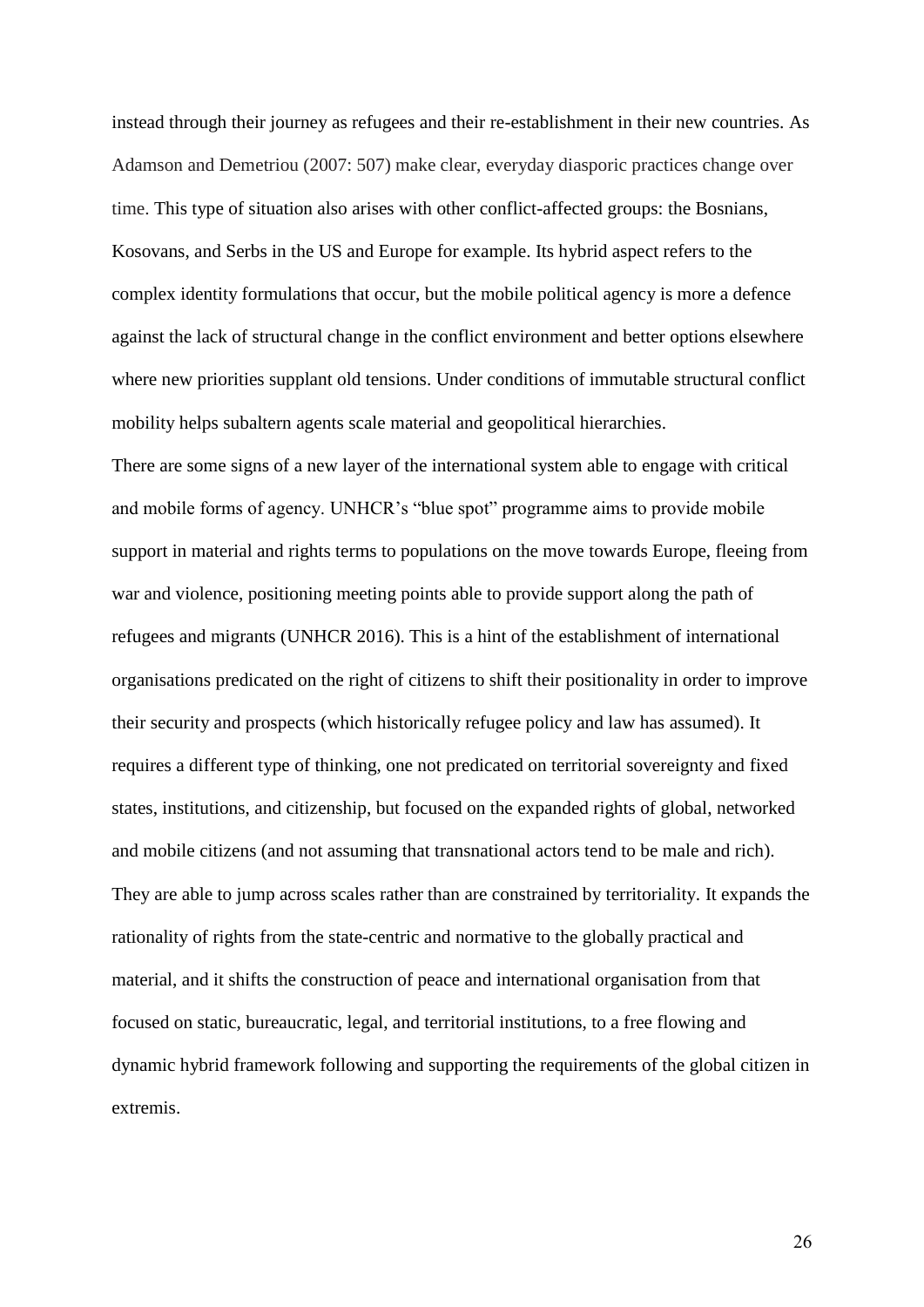Schemes like the Blue Spot hubs are an indication of the possibility that where states have failed, elements of the international community are assessing how to break through territorialised power structures creating humanitarian blockages in an of era of putatively global citizens. This is an indication of a post-liberal and hybrid development emerging from the issues raised by local, micro, and everyday, agencies, which raises structural and reform issues (Richmond, 2016). This is a global phenomenon that challenges entrenched and even moribund elites and systems but it is not revolutionary because it also recognizes their contribution to order. However, it is also an indication that such contradictions are creating increasing pressure on the liberal peace architecture and its ill-fitting neoliberal state components, something which is recognized in some parts of the international system but not others (Richmond 2014). Global governance has moved from states, law, institutions, and capital into a realm of other complex areas, from networks, to the environment, to the contradictions of rights, power, and capital, to mobile political agency, which require ethical responses to these contradictions (Sassen 2008). Bordering and centralization no longer work under these new conditions, where governance for peace, development, security and rights, needs to move with their subjects rather than to constrain them, as subjects try to trade up their positions in the world through arbitrage. Subjects are beginning to regard this as a right where their own institutions fail and no outsiders can help, pointing once again to matters of global justice constituted in historical and distributive terms. In the longer, anthropocenic and geological time range, this points to the need for global political order to be predicated on much broader understandings of equality and sustainability, rather than domestic rights and state hierarchy. In the absences of workable state, economic, and international peacebuilding, mobility of subjects is the only way to achieve this (Richmond, 2017). Alongside the actuality of mobile populations making new geographical and figurative space for themselves, there has also been innovative intellectual scoping of what new, post-territorial scenarios might look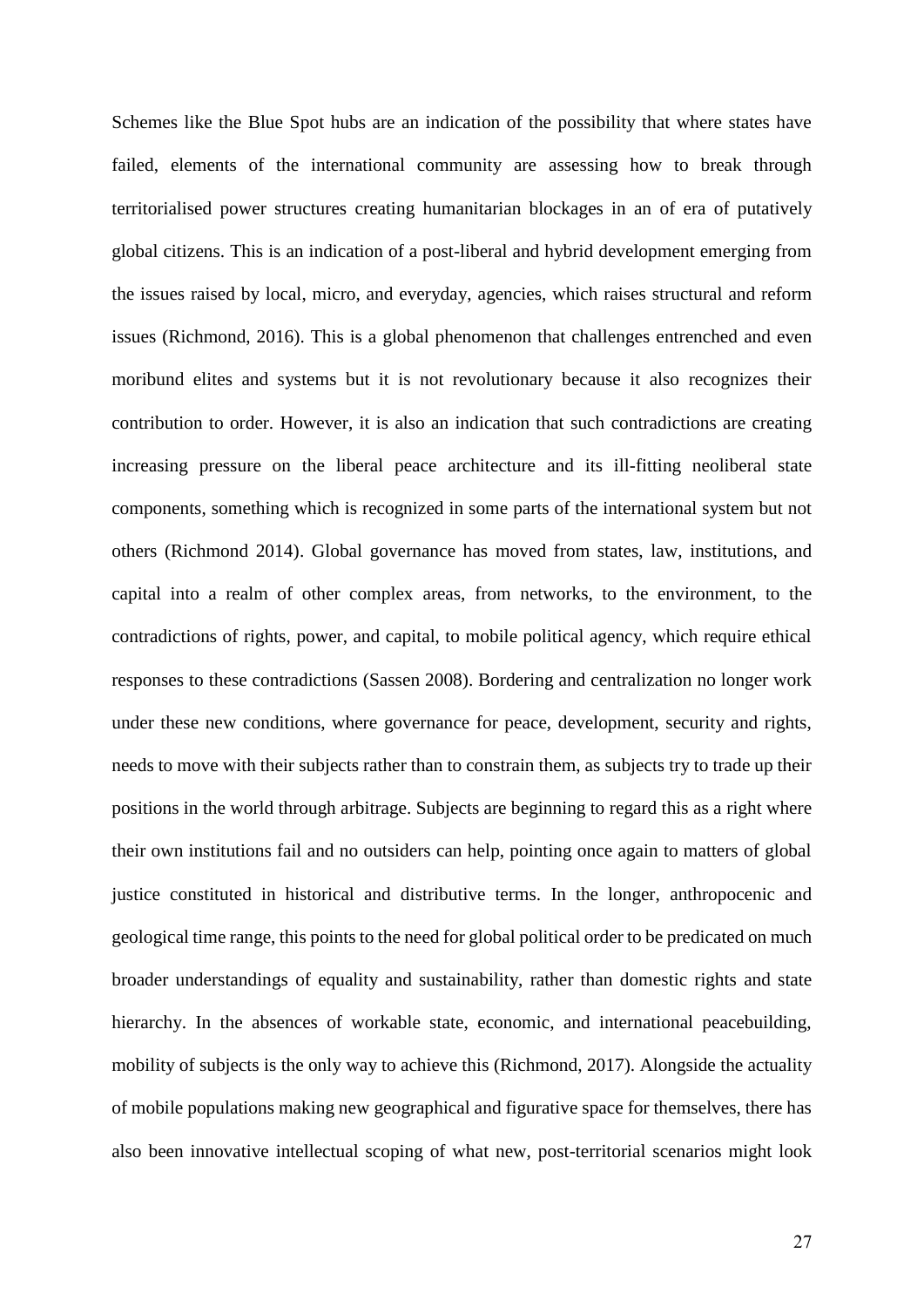like. Cohen and Van Hear's (2017) notion of 'refugia', and the idea of a 'Sesame Pass', illustrate how the fixity of the sovereign states system might be retro-fitted to accommodate the transnational millions. Yet, most architecture has been planned for static systems of governance and populations, as one would expect in a system of territorial sovereignty. The acute mobility of informed modern populations means that such governance is always on the brink of failure.

#### **Conclusion**

The article can be read as an appraisal of the fitness for purpose of the Westphalian system and a set of practices, institutions and assumptions that rest on a peculiarly static worldview. As such, the article can be located in the on-going critique of liberal peacebuilding and neoliberal statebuilding (Richmond 2014), and attempts to scope – conceptually and theoretically – alternative approaches to peace and development. It can also be situated in wider debates within International Relations and other disciplines that seek to transcend statist and institutionalist analyses and take notice instead, of the local, the mobile, the transversal and the multi-scaled, pushing harder at the critical and post-structural project that began in the 1980s aimed at cementing cosmopolitanism and yet also moderating the certainties of liberalism or Marxism in the light of alterity and inequality. To understand emerging frameworks of mobility means jettisoning the epistemological and methodological baggage of the states-system and nationalism – a difficult task given the origins and inertia of academic disciplines such as International Relations. It also means re-assessing some longstanding concepts (such as 'diaspora') that we rely on to describe mobile and transnational populations (Adamson and Demetriou 2007: 498). It is becoming increasingly clear that everyday dynamics have underlined the limits of liberalism and the need for structural change. Much local agency has bypassed the states-system and the liberal international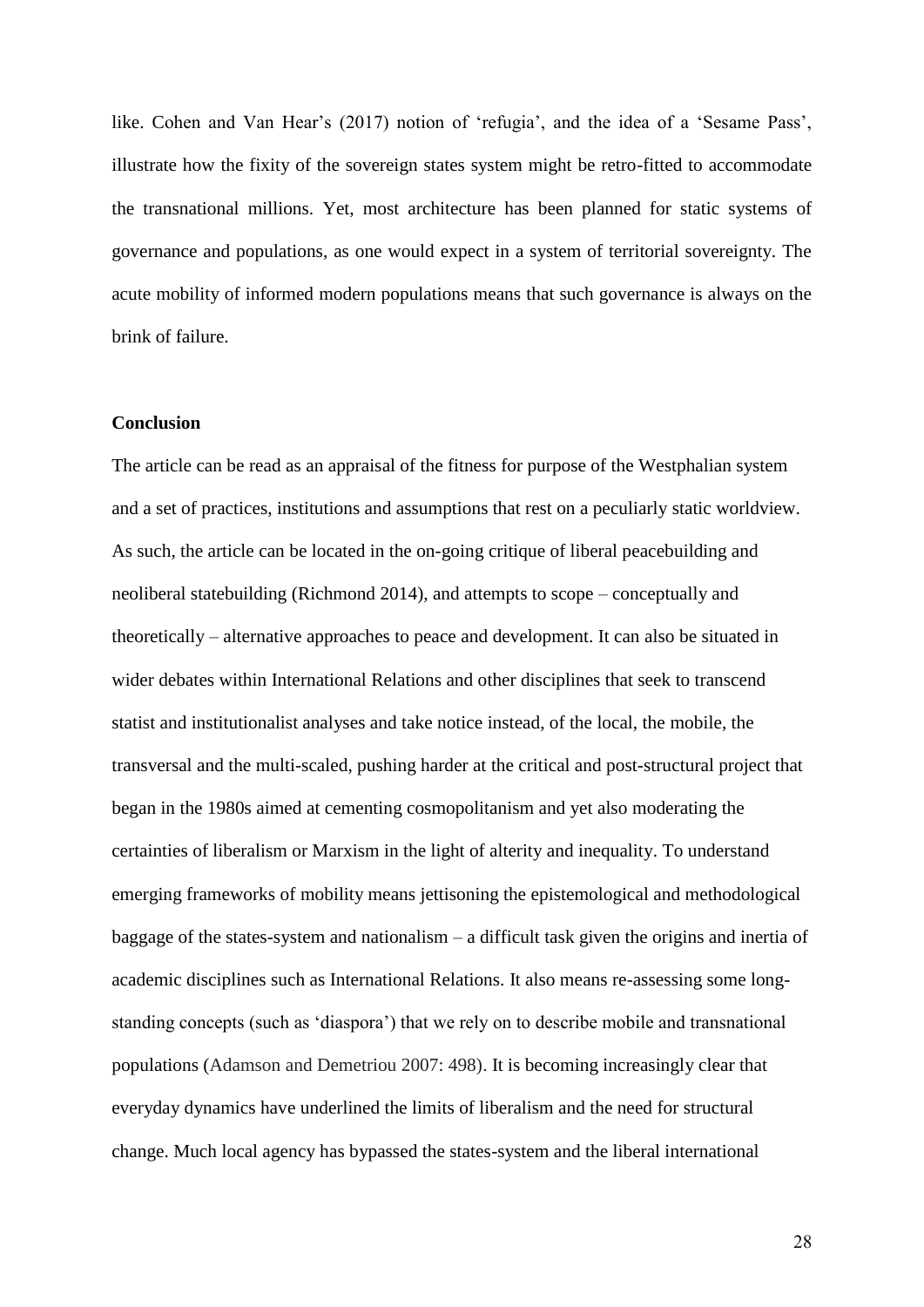architecture in practical and ethical terms. Local agency and the everyday are very important, and often operate and manifest in unexpected ways.

The dexterity of local agency means that some forms of mobility through global networks, formal, informal, and shadow connections are seeking out new forms of emancipation and global social justice. There is innovation, circumvention of orthodoxy and new articulations of peace and politics. This is an opportune moment to take stock of the potential of contemporary mobilities to help develop emancipatory forms of peace, given the limitations of state-based and international efforts.

Mobilities and immobility relate to international and national governance, to the nature of order, and increasingly to peace. Controlling mobilities is the essence of governance and rentseeking, and achieving mobile political agency is a basis for emancipation in contemporary, networked and increasingly 'digital' times - given the limits of territorialised practices of intervention or local peacebuilding. The sheer scale of modern mobile political agency points to post-liberal forms of political subjectivity, to the formation of hybrid political communities, and the capacity of agents to shape their own peace through structural change in a way that governments and international organisations have not. This does not claim that the subaltern are immune to power relations, or that everyday life is unaffected by structural, direct, or governmental forms of power, but they are in fact part of them in the micro and capillary dynamic that Foucault outlined. In other words, the local co-constitutes the centre in often inchoate ways ( Foucault 1980, 96; see also Lilja & Vinthagen 2014). Peace settlements, responses to structural violence, inequality, poverty, and environmental degradation operate in a core-periphery environment of sovereign IR, and the most emancipatory step that an individual can take is to migrate away from violence, in the absence of state or international assistance. This involves a kind of political and personal arbitrage, traveling up the Human Development Index, in other words. Indeed this process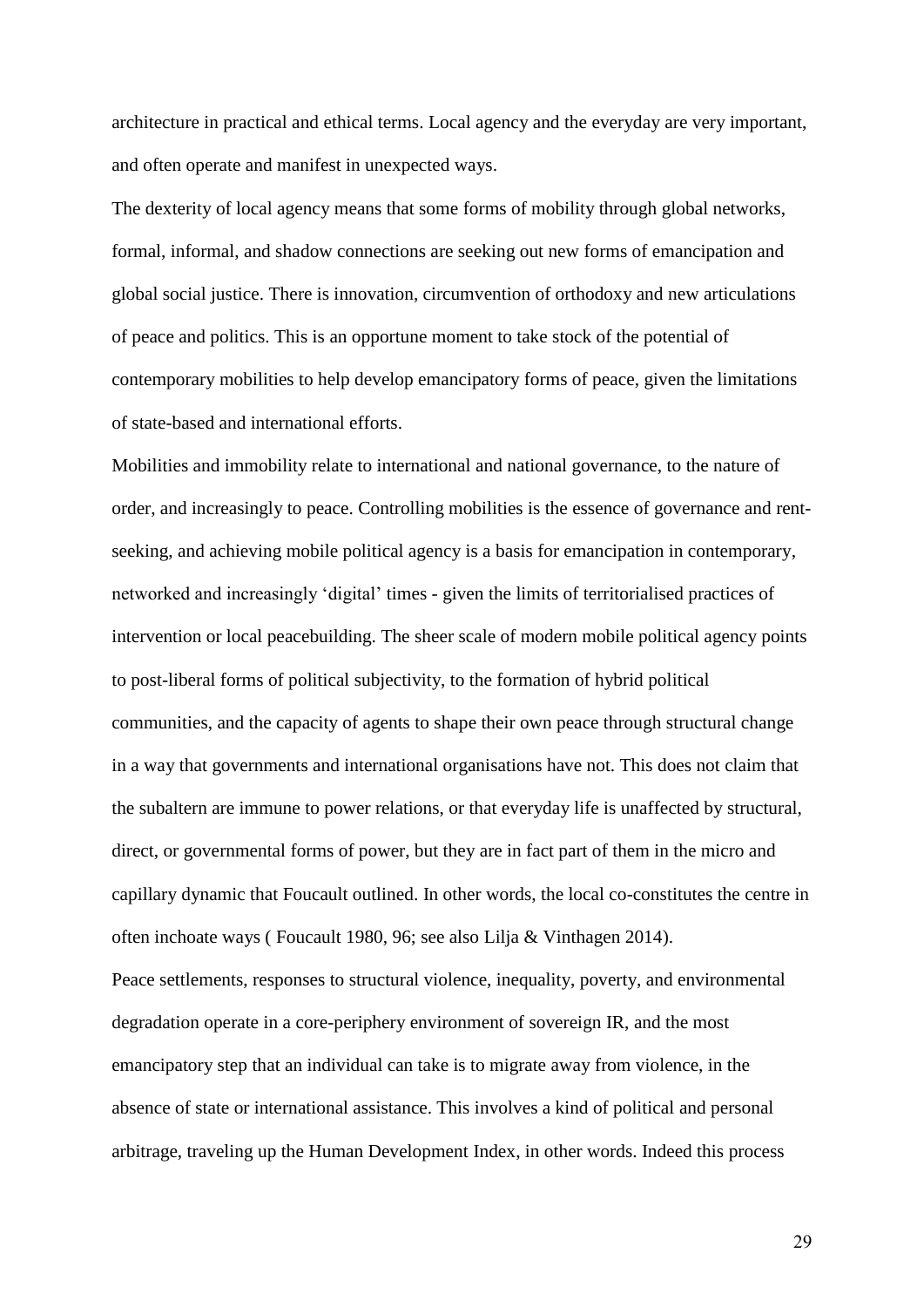has been the case since at least the nineteenth Century (as today in Syria). In a very basic sense, this is 'mobile peace', or a form of conflict avoidance based on mobility. Global inequality and untreated direct and structural violence causes a 'peace arbitrage' within international relations, where the failure of local politics and economics, the state or the regional and international organisation leads to not voice but exit. Of course this journey creates other types of expediencies and other types of violence, and weakens the legitimacy and capacity for governance, of the core institutions that have maintained order since the 1940s. This exercise of critical political subaltern agency, often through the shadowy and informal sectors of the global political economic is a consequence of the material inequality that currently undermines the legal equality of states, differences in national rights frameworks, the failure to address historical and distributive matters of justice (a painful example being the Palestinians), failure to reform the UN system, and the unsuitability of the modern states-system in addressing contemporary problems (such as in Syria or Libya) in a progressive, equitable, and fair manner.

In the twenty-first century, relative emancipation and justice for the individual is found through scalar forms of mobility and networking by any plausible means- using capital and new technologies and often in defiance of sovereignty- over the bare life of remaining *in situ* and remaining subject to war, multiple forms of violence, underdevelopment, and failed development, peacebuilding, and statebuilding. This is both a poor indictment of the twentieth century liberal international order designed to bring peace and prosperity, the capacity of political and policymakers to respond to the tensions of modernity, and the ethics of our relations with others. Everyday mobility, through relationality, leading to a more networked peace and emancipation seem a sophisticated response by contrast. It is a mobile form of peace forged and embodied through everyday actions, often on the margins or *in extremis*. It is a form of peace that occurs in the absence of effective forms of peace offered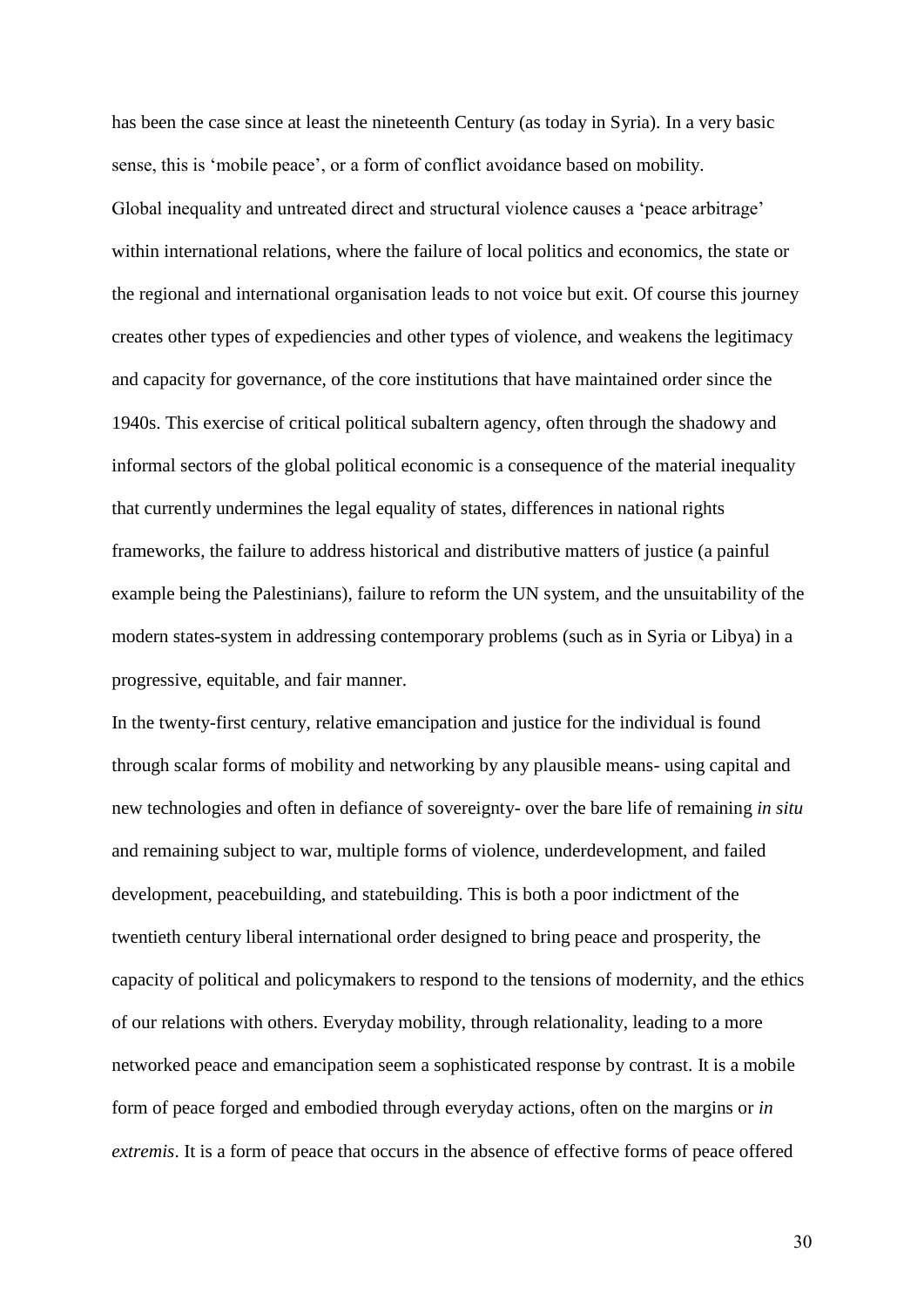from more orthodox sources. This mobile peace should not be romanticised and is not immune from the injurious use of power. But it does involve innovation, subversion, resistance and the carving out of alternatives. It is produce by mobile political agency, which networks along relational connections, becoming focussing on expanded human rights and ultimately points to global justice as the emancipatory and sustainable philosophy of any peace process or of peacebuilding. As such, it deserves our attention.

## **References**

Adamson, Fiona B. (2006) Crossing Borders: International Migration and National Security, International Security, 31(1):165-199.

Adamson, Fiona B. and M. Demetriou (2007) Remapping the Boundaries of 'State' and 'National Identity': Incorporating Diasporas into IR Theorizing, European Journal of International Relations, 13(4): 489–526.

Adamson, Fiona, B., T. Triadafilopoulos & AR. Zolberg (2011) The Limits of the Liberal State: Migration, Identity and Belonging in Europe, Journal of Ethnic and Migration Studies, 37:6, 843-859,

Aden, Chris. 2002. "Making old soldiers fade away. Lessons from the reintegration of demobilised soldiers in Mozambique." Security Dialogue 33 (3): 341-356. Adler-Nissen, Rebecca. 2016. "Towards a practice turn in EU studies: The everyday of European integration". Journal of Common Market Studies 54(1): 87-103.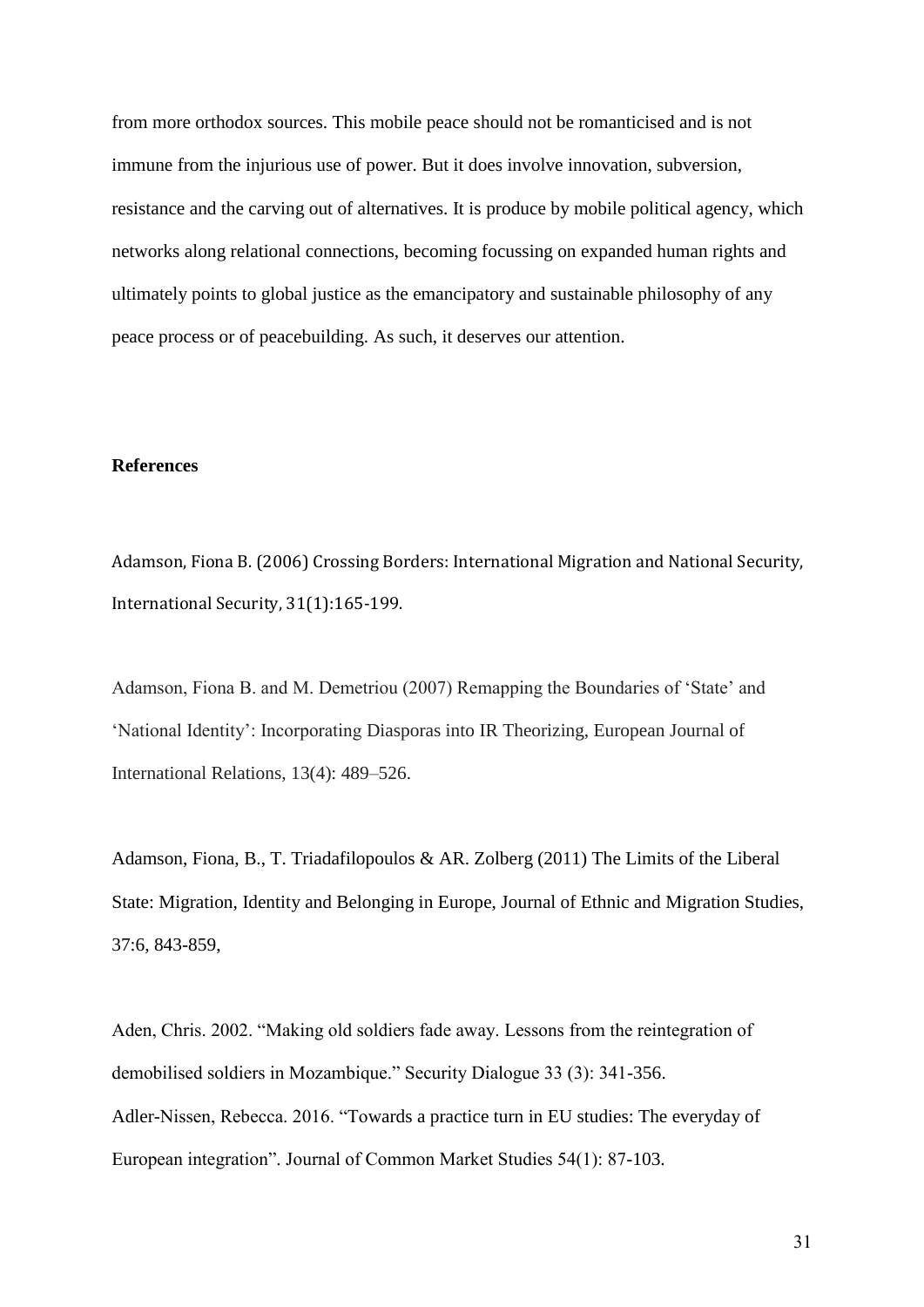AFP. (2015). "Refugee Crisis: Many migrants falsely claim to be Syrians, Germany says as EU tries to ease relations". Daily Telegraph 25 May.

Agnew, John A. 2003. Geopolitics: Re-visioning world politics. London: Routledge. Andrijasevic, Rutvica and Walter, William. 2010. "The International Organisation for Migration and the international government of borders". Environment and Planning D: Society and Space 28(6): 977-999.

Anna, Jeannie, Moriah Brier and Filder Aryemo. 2009. "From 'rebel' to 'rerturnee': Daily life and reintegration for young soldiers in northern Uganda." Journal of Adolescent Research 24 (6): 639-667.

Aradau, C, and Blanke, T (2015), "The (Big) Data-security assemblage: Knowledge and critique", *Big Data & Society* vol. 2(2) October 2015.

Aradau, C and Blanke, T (2017), "Politics of prediction: security and the time/space of governmentality in the age of big data". *European Journal of Social Theory* vol.20(3): pp. 373-391,

Awford, Jenny. 2015. "'Tell the male refugees to go back and fight' one politician says only the women and children from Syria's humanitarian crisis should be granted asylum". Daily Mail, 8 September.

Beckhofer, Frank and David Mccrone. 2014. Changing claims in context: National identity revisited. Ethnic and Racial Studies. 37 (8): 1350-1370.

Bell, C & Pospisil, J. (2017) "Navigating Inclusion in Transitions from Conflict: The Formalised Political Un settlement". Journal of International Development, Vol.29, pp.576– 593;

Berents, Helen (2015) An embodies everyday peace in the midst of violence. Peacebuilding 3(2): 1-14.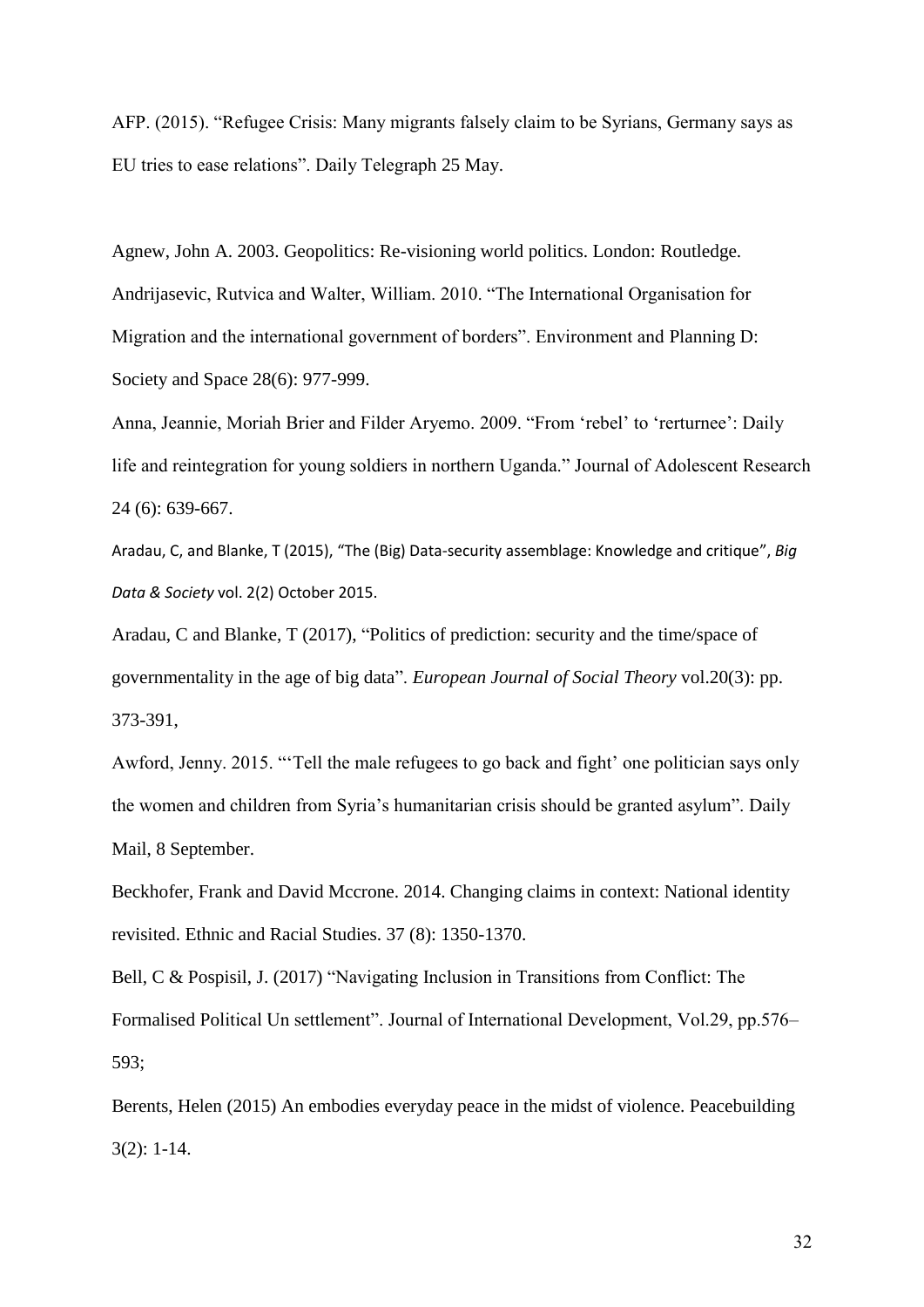Binder, Martin and Monika Heupel. 2015. "The legitimacy of the UN Security Council: Evidence from recent General Assembly debates." International Studies Quarterly 59 (2): 238-250.

Brigden, Noelle, K. 2016. "Improvised transnationalism: Clandestine migration at the border of anthropology and international relations". International Studies Quarterly 60 (2): 343-353. Brown, Chris. 2012. "The 'practice turn', phronesis and classical realism" Towards a phronetic international political theory?" Millennium – Journal of International Relations 40 (3): 439-456.

Campbell, David & George, Jim, 1990. ' Patterns of Dissent and the Celebration of Difference: Critical Social Theory and International Relations', International Studies Quarterly Vol 34, 1990: 269-293.

Campbell, David. 1998. National Deconstruction: Violence, identity and justice in Bosnia. Minneapolis, MN: University of Minneapolis Press.

Simon Caney (2006), *Justice Beyond Borders.* Oxford: OUP.

Castells, M (2009) *Communication Power*, OUP

Chandler, David (2018) *Ontopolitics in the Anthropocene,* London: Routledge

Cochrane, Feargal, Bahar Baser & Ashok Swain (2009) Home Thoughts from

Abroad: Diasporas and Peace-Building in Northern Ireland and Sri Lanka, Studies in Conflict & Terrorism, 32:8, 681-704.

Cohen, Robin & Nicholas Van Hear (2017) Visions of Refugia: territorial and transnational solutions to mass displacement, Planning Theory & Practice, 18:3, 494-504 Davison, John (2016) 'Seeing no future, deserters and draft-dodgers flee Syria', Reuters, 20 July. Accessed at [https://www.reuters.com/article/us-mideast-crisis-syria-army/seeing-no](https://www.reuters.com/article/us-mideast-crisis-syria-army/seeing-no-future-deserters-and-draft-dodgers-flee-syria-idUSKCN1001PY)[future-deserters-and-draft-dodgers-flee-syria-idUSKCN1001PY.](https://www.reuters.com/article/us-mideast-crisis-syria-army/seeing-no-future-deserters-and-draft-dodgers-flee-syria-idUSKCN1001PY)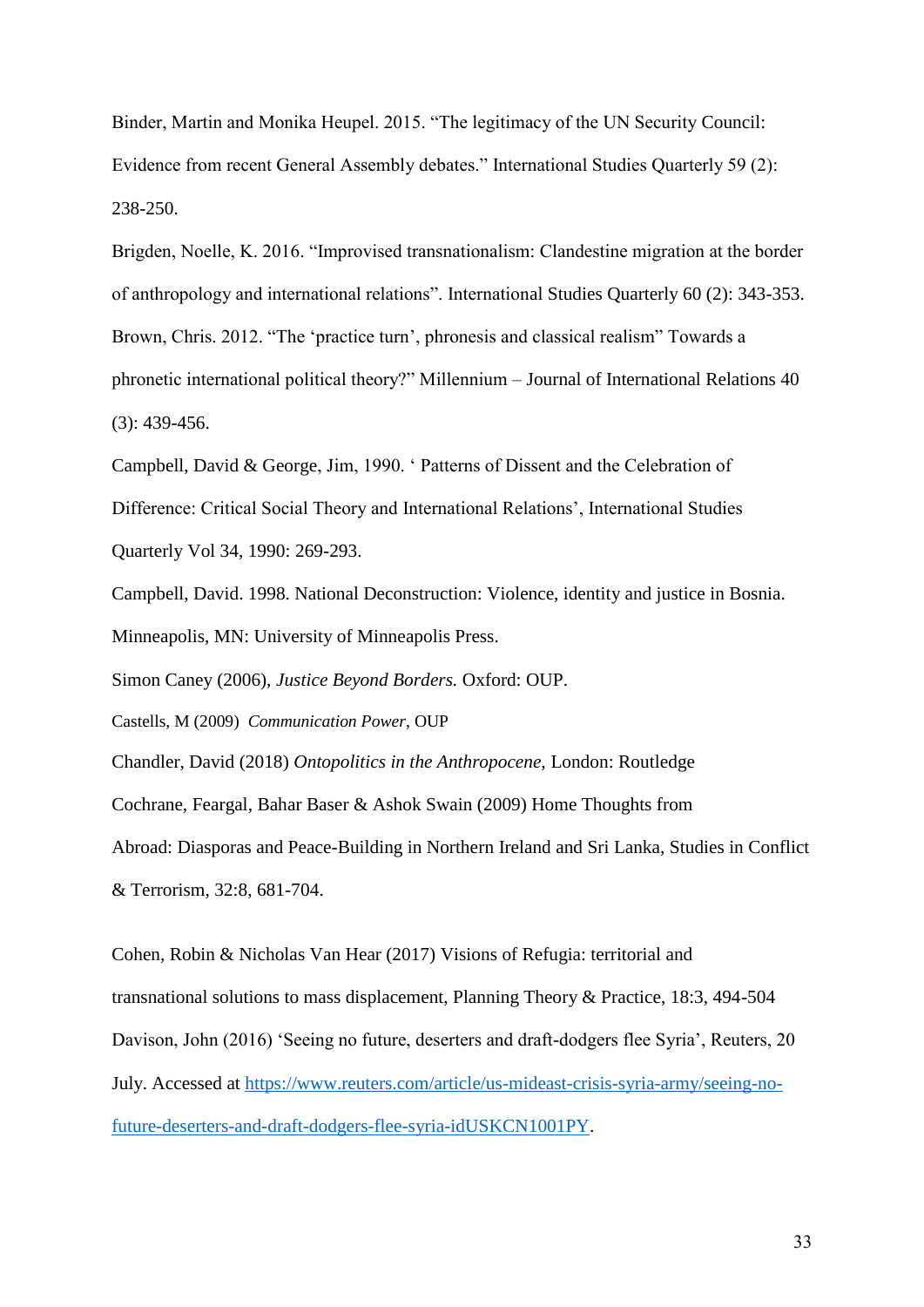Dierckx, Sacha. 2013. After the Crisis and Beyond the New Constitutionalism? The Case of the Free Movement of Capital, Globalizations, 10:6, 803-818.

Egeland, Jan. 2015. "A way out of the Syrian carnage." The Brown Journal of World Affairs. 22 (1): 297-304.

Feher, Margit. 2016. "Hungary plans second fence to stop migrants". Wall Street Journal 26 August.

Finnemore, Martha and Kathryn Sikkink (1998) International Norm Dynamics and Political Change, International Organization, Volume 52, Issue 4, pp. 887-917.

Foucault, Michel. 1980. Power/Knowledge: Selected interviews and other writings 1972-

1977. Colin Gordon ed., New York: Pantheon Books.

Gasper, Des (2005) Securing Humanity: Situating 'Human Security' as Concept and Discourse, Journal of Human Development, 6:2, 221-245.

Grant, Thomas D. 1999. "Defining Statehood, the Montevideo Convention and its

discontents." Columbia Journal of Transnational Law 37(2): 403-404.

DeGooyer Stephanie (et al) eds., (2018) *The Right to Have Rights*, London: Verso, 2018

Haider, Huma. 2014. Statebuilding and peacebuilding in situations of conflict and fragility.

Topic Guide Supplement. Revised edition with A. Strachan. Birmingham: GSDRC,

University of Birmingham.

Herszenhorn, David M., Jacopo Barigazzi and Maia de la Baume. 2018. EU leaders clinch migration deal in marathon summit. Politico. 28 June. Accessed at

[https://www.politico.eu/article/eu-leaders-reach-consensus-on-migration-at-summit-angela-](https://www.politico.eu/article/eu-leaders-reach-consensus-on-migration-at-summit-angela-merkel/)

[merkel/.](https://www.politico.eu/article/eu-leaders-reach-consensus-on-migration-at-summit-angela-merkel/) Last accessed 12 November 2018.

Hirschman, Albert O. 1970. Exit, Voice and Loyalty: Responses to decline in firms,

organizations and states. Cambridge, MA: Harvard University Press.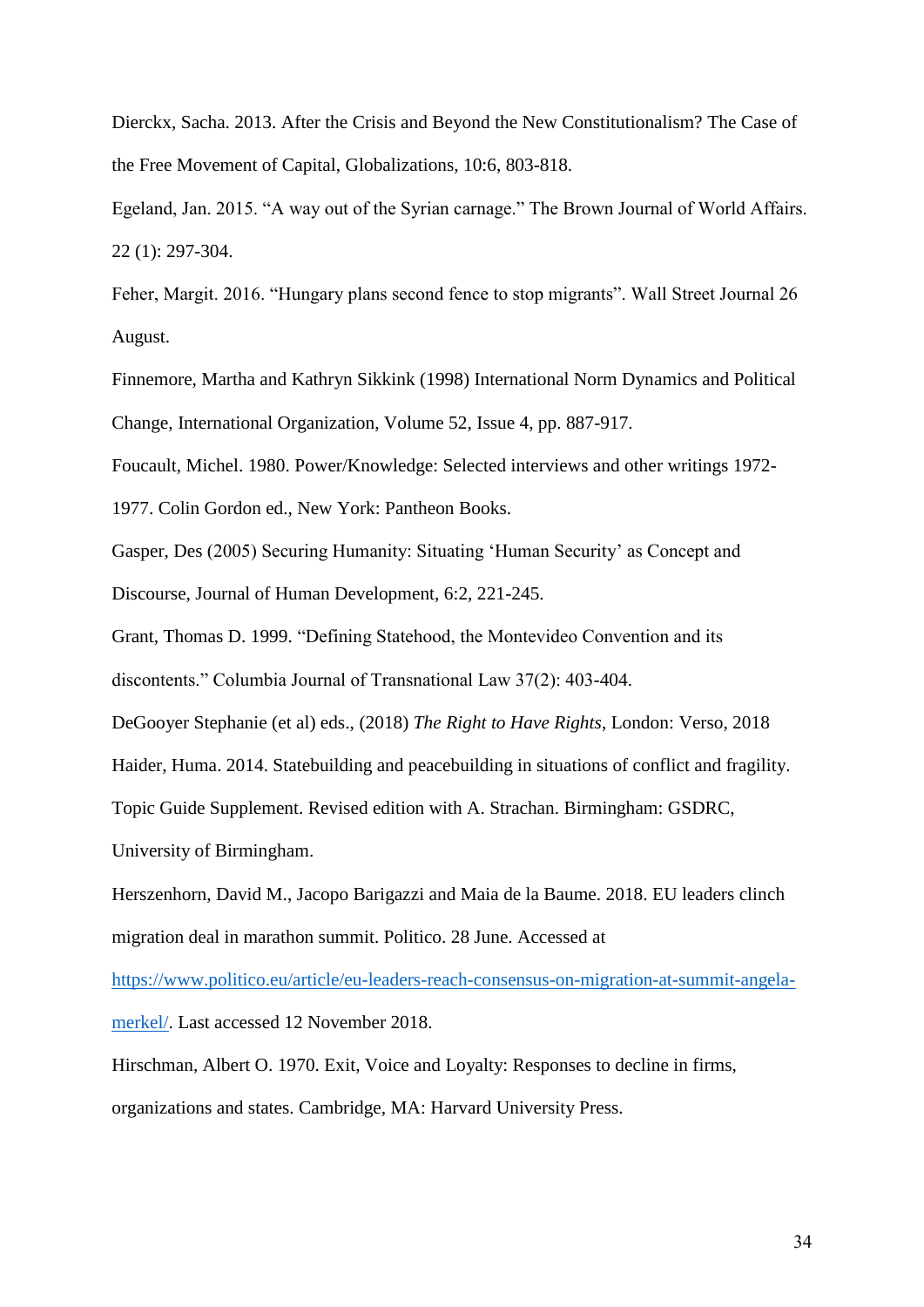Jackson, Peter. 2008. "Pierre Bourdieu, the 'cultural turn' and the practice of international history". Review of International Studies 34 (1): 155-181.

Bob Jessop (2016) *The State: Past, Present and Future*, Cambridge: Polity.

Korzeniewicz, Roberto Patricio and Scott Albrecht. 2015. "Income differentials and global migration in the contemporary world economy". Current Sociology 64 (2): 259-276.

Krasner, Stephen D. 2001. "Rethinking the sovereign state model". *Review of International Studies* 27(5): 17-42.

Kyriakides, Christopher. 2016. "Word's don't come easy: Al Jazeera's migrant-refugee distinction and the European culture of (mis)trust." Current Sociology, Online First.

for the Renminbi as a reserve currency." International Studies Quarterly 60 (2): 272-293. Latour, Bruno (2005) *Reassembling the Social*, OUP.

Laio, Steven and Daniel McDowell. 2016. "No reservations: International order and demand

Lazaridis, Gabriella, and Wadia, Khursheed eds., (2015) The securitization of migration in the EU: Debates since 9/11. Basingstoke: Palgrave.

Lee, SungYong, Roger Mac Ginty, Madhav Joshi. 2016. "Social peace versus security peace". Global Governance 22 (4): 491-512.

Lilja, Mona & Stellan Vinthagen. 2014. Sovereign power, disciplinary power and biopower: resisting what power with what resistance?, Journal of Political Power, 7:1, 107-126.

Lisle, Debbie. 2016 Holidays in the Danger Zone: Entanglements of war and tourism. Minneapolis: University of Minnesota Press.

Mac Ginty, Roger. 2014. "Everyday Peace: Bottom-up and local agency in conflict-affected societies". *Security Dialogue* 45(6): 548-64.

Mac Ginty, R. (2015) 'Where is the local?', *Third World Quarterly*, 36(5): 840-856.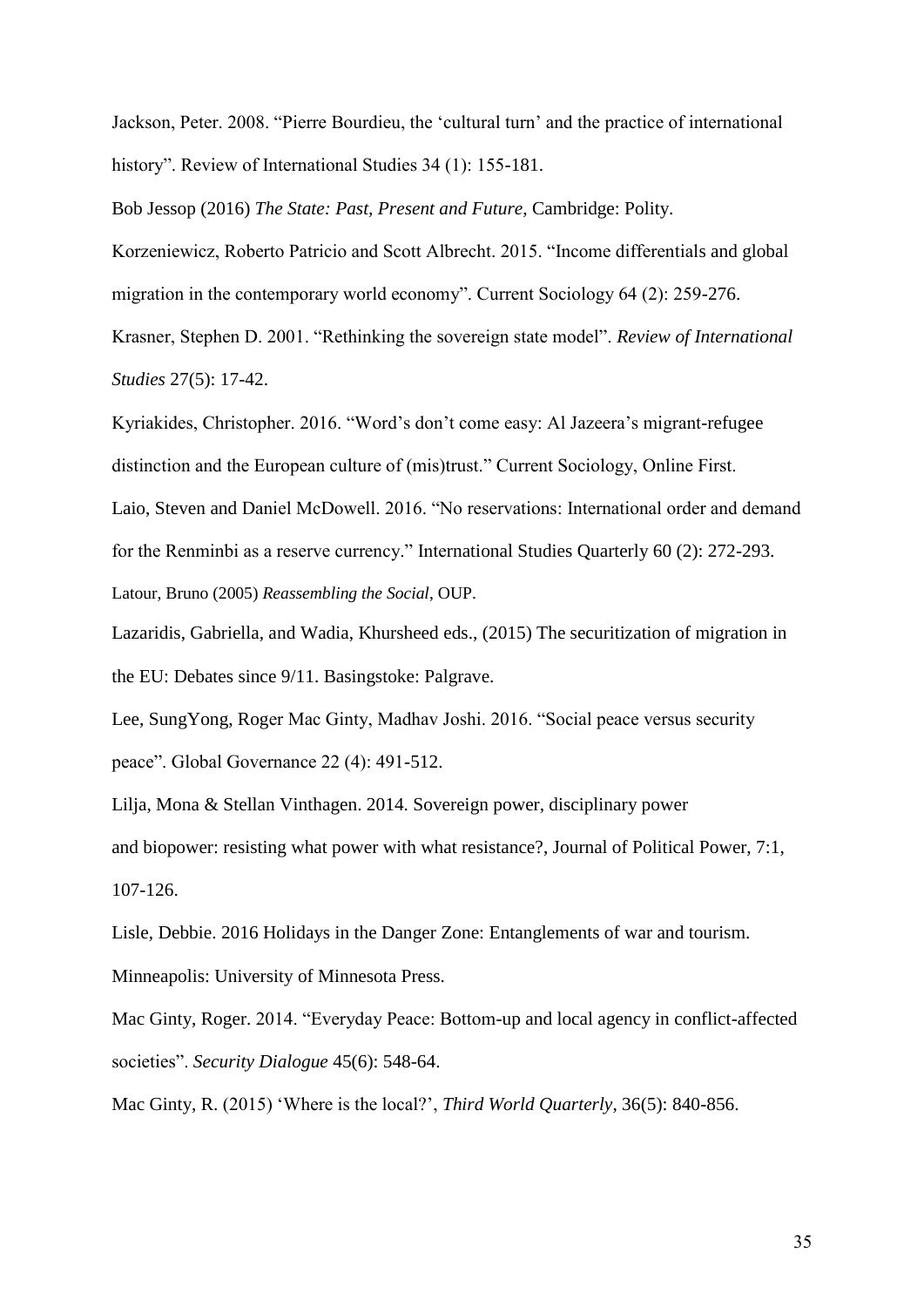Mac Ginty, Roger and Pamina Firchow (2016) Top-down and bottom-up narratives of peace and conflict', Politics 36(3): 308-323.

Mac Ginty, R. (2017) 'Everyday Social Practices and Boundary-Making in Deeply Divided Societies', *Civil Wars*, 19:1, 4-25.

Mackinnon, Danny and Kate Driscoll Derickson (2013) 'From resilience to resourcefulness:

A critique of policy and activism', Progress in Human Geography 37(2): 253-270.

Malik,Kenan. 2018. How we all colluded in Fortress Europe. Guardian. 10 June. Accessed at:

[https://www.theguardian.com/commentisfree/2018/jun/10/sunday-essay-how-we-colluded-in-](https://www.theguardian.com/commentisfree/2018/jun/10/sunday-essay-how-we-colluded-in-fortress-europe-immigration)

[fortress-europe-immigration.](https://www.theguardian.com/commentisfree/2018/jun/10/sunday-essay-how-we-colluded-in-fortress-europe-immigration) Accessed 12 November 2018.

Melucci, Alberto (1989). *Nomads of the Present: Social Movements and Individual Needs in Contemporary Society*. Philadelphia: Temple University Press.

Millar, Gearoid. 2016. "For whom do local peace processesd function? Maintaining control through conflict management." Cooperation and Conflict. Online first.

Mirilovic, Nikola. 2014. "Regime type, international migration and the politics of dual citizenship." International Political Science Review 36 (5): 510-525.

Moyn, Samuel (2018) *Not Enough: Human Rights in and Unequal World*, Belnapp Harvard University Press

O'Brien, Zoie. 2016. "Pakistanis claim to be Syrian children as migrants registered from 70 countries in Hungary" [sic]. Daily Express, 29 September.

Odendaal, Andries (2013) A Crucial Link: Local Peace Committees and National Peacebuilding. Washington: USIP.

Odutayo, Aramide. 2016. Human security and the international refugee crisis, Journal of Global Ethics, 12:3, 365-379.

OECD. 2011. New Deal for Engagement with Fragile States.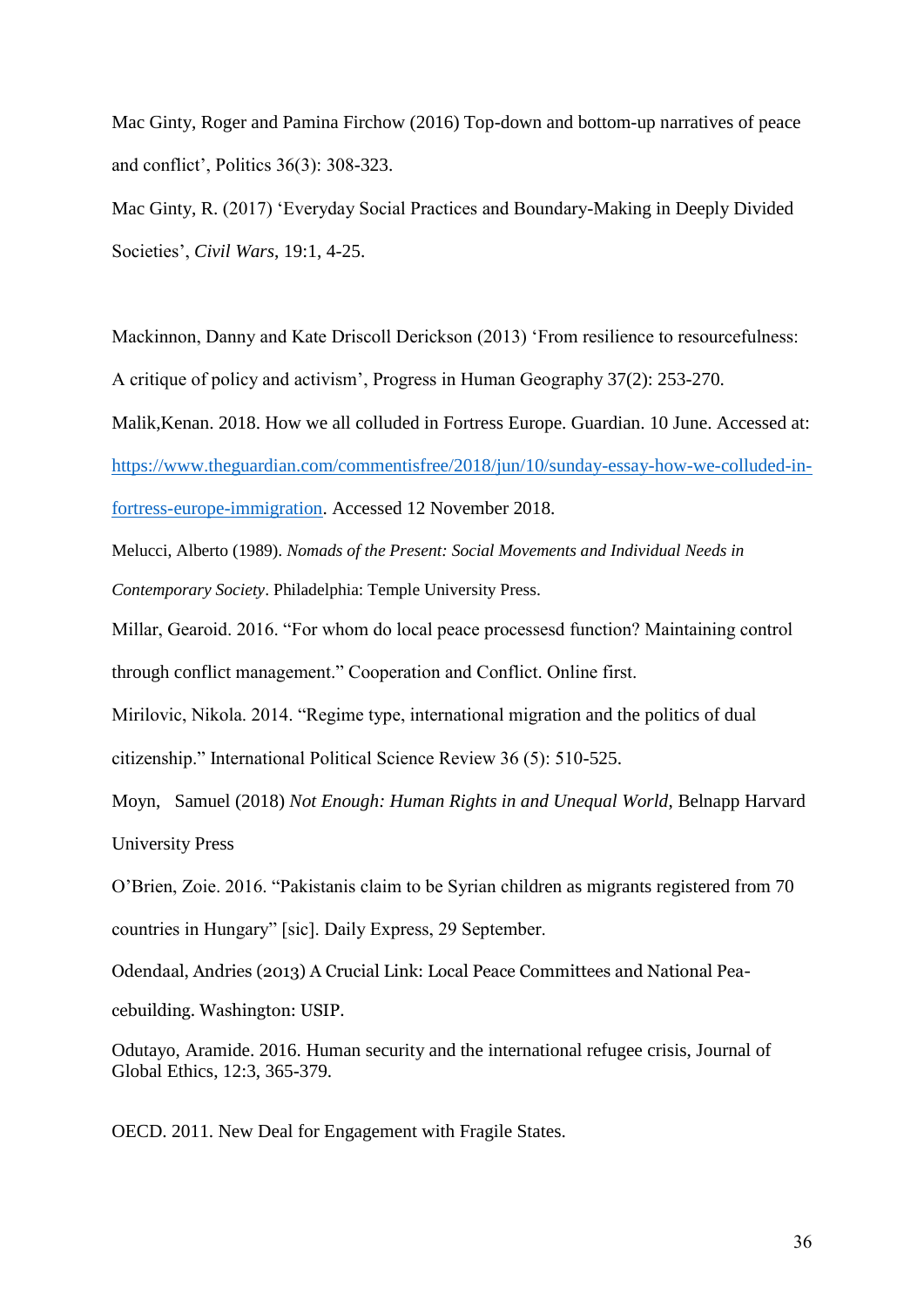OECD (2012) "Financial Contagion in the Era of Globalised Banking?", OECD Economics Department Policy Notes, No.14, June.

Onorato, Rina S and John C. Turner. 2004. "Fluidity in the self concept: From person to social identity. European Journal of Political Psychology 34 (3): 257-278.

Qin, Yaqing. (2016) A Relational Theory of World Politics. *International Studies Review*. Northern Ireland Office (NIO). 1998. Belfast Agreement. 10 April. London: Northern Ireland Office.

Paffenholz, Thania. 2015. "Unpacking the local turn in peacebuilding: a critical assessment towards reaching an agenda for future research." *Third World Quarterly* 36 (5): 857-74.

Peterson, Jenny H. 2013. "A conceptual unpacking of hybridity: Accounting for notions of power, politics and progress in analyses of aid-driven interfaces". Journal of Peacebuilding and Development 7(2): 9-22.

Piketty, Thomas. 2014. Capital in the twenty-first century. Harvard: Harvard University Press.

Politi, James and David Ghiglione. 2016. "Renzi and Merkel hit out at Austria's fence to keep out refugees". Financial Times, 5 May.

Qin, Yaqing. A Relational Theory of World Politics. International Studies Review Volume 18, Issue 1, 1 March (2016) 33–47

Rachman, Gideo. 2015. "Refugees or asylum seekers – what's in a word?" *Financial Times*, 3 September.

Richmond, Oliver, P. 2008. "'Liberal Hubris'? Virtual peace in Cambodia." Security Dialogue 38 (1): 27-48.

Richmond, Oliver P. 2009, "A post-liberal peace: Eirenism and the

Everyday", Review of International Studies, 35: 557–580Richmond, Oliver P. 2011. "Critical agency, resistance and post-colonial civil society." Cooperation and Conflict 46 (4): 419-440.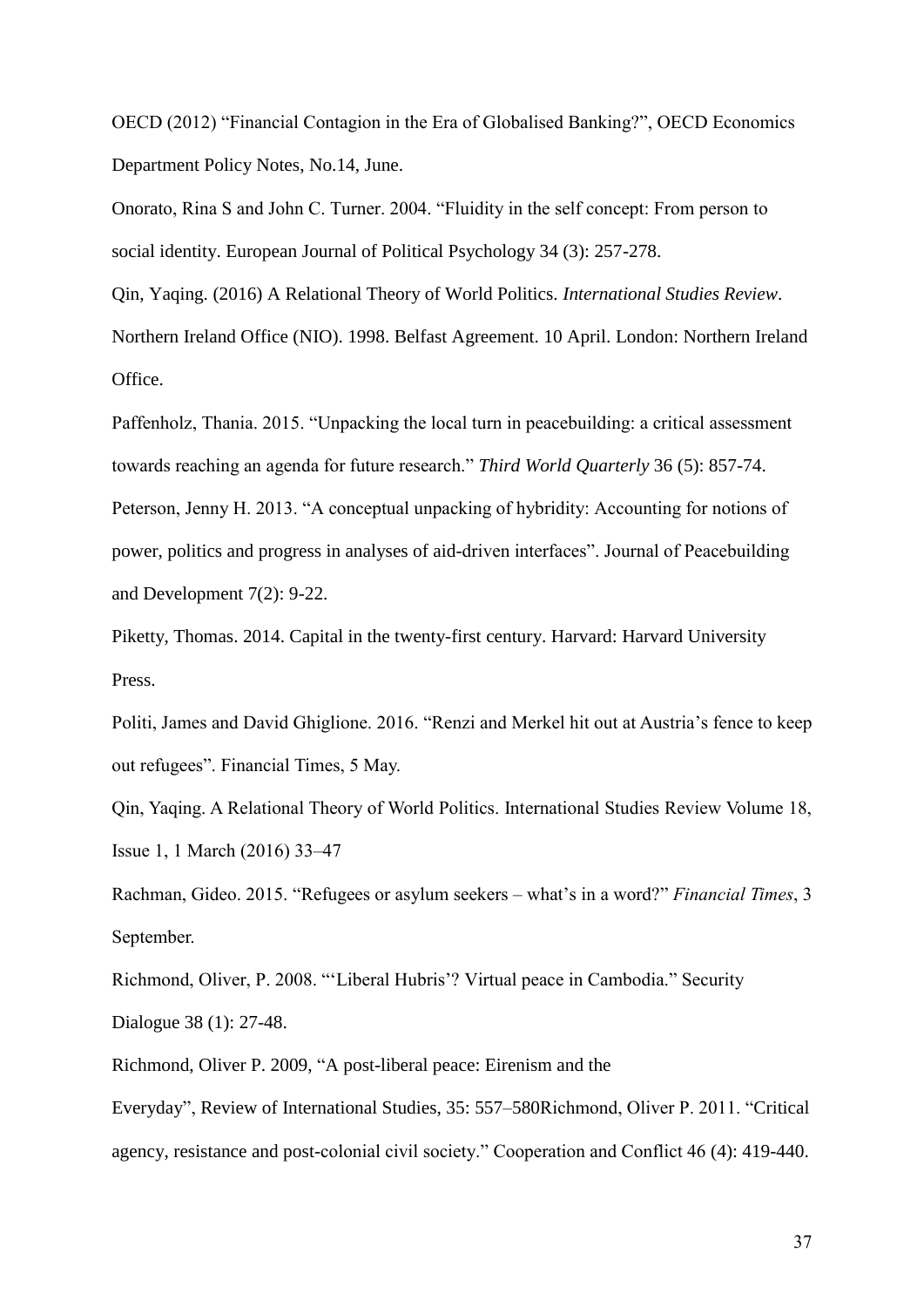Richmond, Oliver P. 2011, A Post-Liberal Peace, London: Routledge.

Richmond, Oliver P. 2014. Failed Statebuilding: Intervention, the state and the dynamics of peace. Yale: Yale University Press.

Richmond, Oliver P, 2015 "Dilemmas of a Hybrid Peace: Negative or positive?",

Cooperation and Conflict, Vol. 50, No.1.

Richmond, Oliver P, 2016. Peace Formation and Political Order. Oxford: Oxford University Press.

Richmond, Oliver P, 2017. "Peace in the 21st Century: States, Capital, and Multilateral Institutions Versus Positionality Arbitrage, Everyday Mobility, Networks, and Multi-Verticality". *Globalizations*

Rieff, David. 2002. A bed for the night: Humanitarianism in crisis. London: Vintage.

Rigby, Elizabeth. 2015. "Britain to erect high-security fence at Calais lorry terminal".

Financial Times 28 June.

Rosenau, James N. 2003. Distant Proximities: Dynamics beyond globalization. Princeton, NJ: Princeton University Press.

Ryo, Emily. 2013. "Norms and economics of unauthorized migration." American Sociological Review. 78 (4): 574-603.

Sabaratnum, Meera. 2014. "Avatars of Eurocentrism in the critique of everyday peace". Security Dialogue 44(3): 259-78.

Salter, Mark B (2004) Passports, Mobility and Security: How smart can borders be? International Studies Perspectives 5: 71-91.

Sassen, S (2006) *Territory, Authority, Rights,* Princeton University Press

Schwab, G. (2010). Haunting Legacies: Violent Histories and Transgenerational Trauma. Columbia University Press.

Sen, A. (1999). *Development as freedom*. Oxford: Oxford University Press.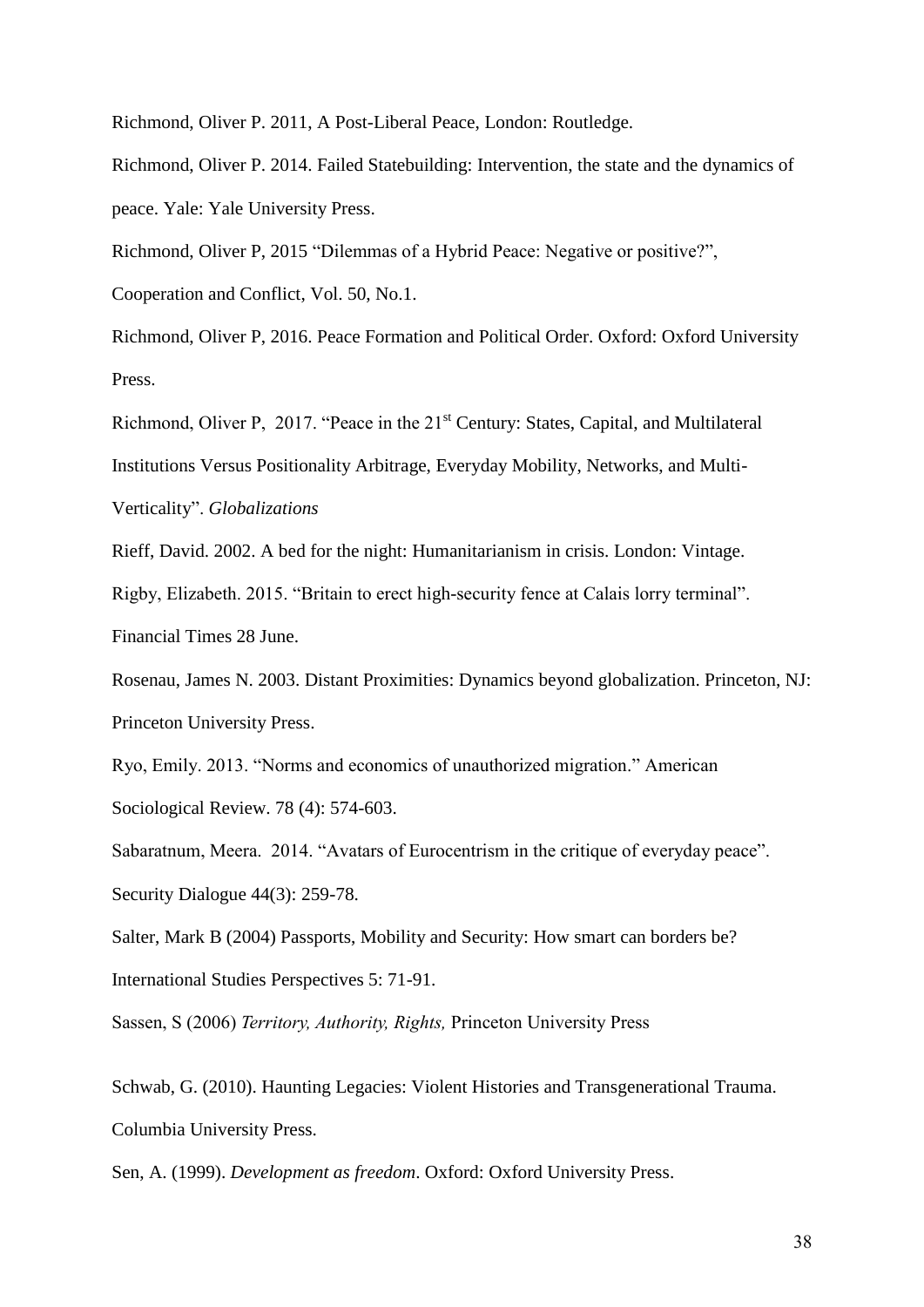Sheller, Mimi and Urry, John. 2006. "The new mobilities paradigm". Environment and Planning A 38(2): 207-26.

Siddiqui, Kalim & Phil Armstrong. 2018. Capital control reconsidered: financialisation and economic policy, International Review of Applied Economics, 32:6, 713-731

Slaughter, Anne Marie, (2004) A New World Order, Princeton Univ. Press, 2004.

Squire, Vicki. 2016. "Unauthorised migration beyond structure/agency? Acts, interventions, effects. Politics. Online first.

Suurmond, J, and PM Sharma (2014) 'Like yeast that leavens the dough? Community mediation as local infrastructure for peace in Nepal', Journal of Peacebuilding and Development 7(3): 81-86.

Talmon, Stefan.. 2013. "Recognition of opposition groups as the legitimate representative of the people." Chinese Journal of International Law 12 (2): 219-253.

Tilly, Charles. 1985. 'War-making and state-making as organized crime', in P. Evans, D. Rueschemeyer and T. Skocpol eds., *Bringing the State Back In*, Cambridge: Cambridge University Press, pp. 169-87 at p. 175.

Thorpe, Nick. 2016. "Hungary police recruits 'border hunters'", BBC News Online, 2 September. Accessed at [http://www.bbc.co.uk/news/world-europe-37259857.](http://www.bbc.co.uk/news/world-europe-37259857)

Topak, Ozgun, E. 2014. "The bio-political border in practice: Surveillance and death at the Greece-Turkey borderzones". Environment and Planning D 32(5): 815-33

UK Government. 2016. "New powers to strengthen coastal security". UK Government Press Release, 26 May. Accessed at: https://www.gov.uk/government/news/new-powers-tostrengthen-coastal-security.

UNHCR. 2016. UNHCR, UNICEF launch Blue Dot hubs to boost protection for children and families on the move across Europe. Press release 26 February. Accessed at: